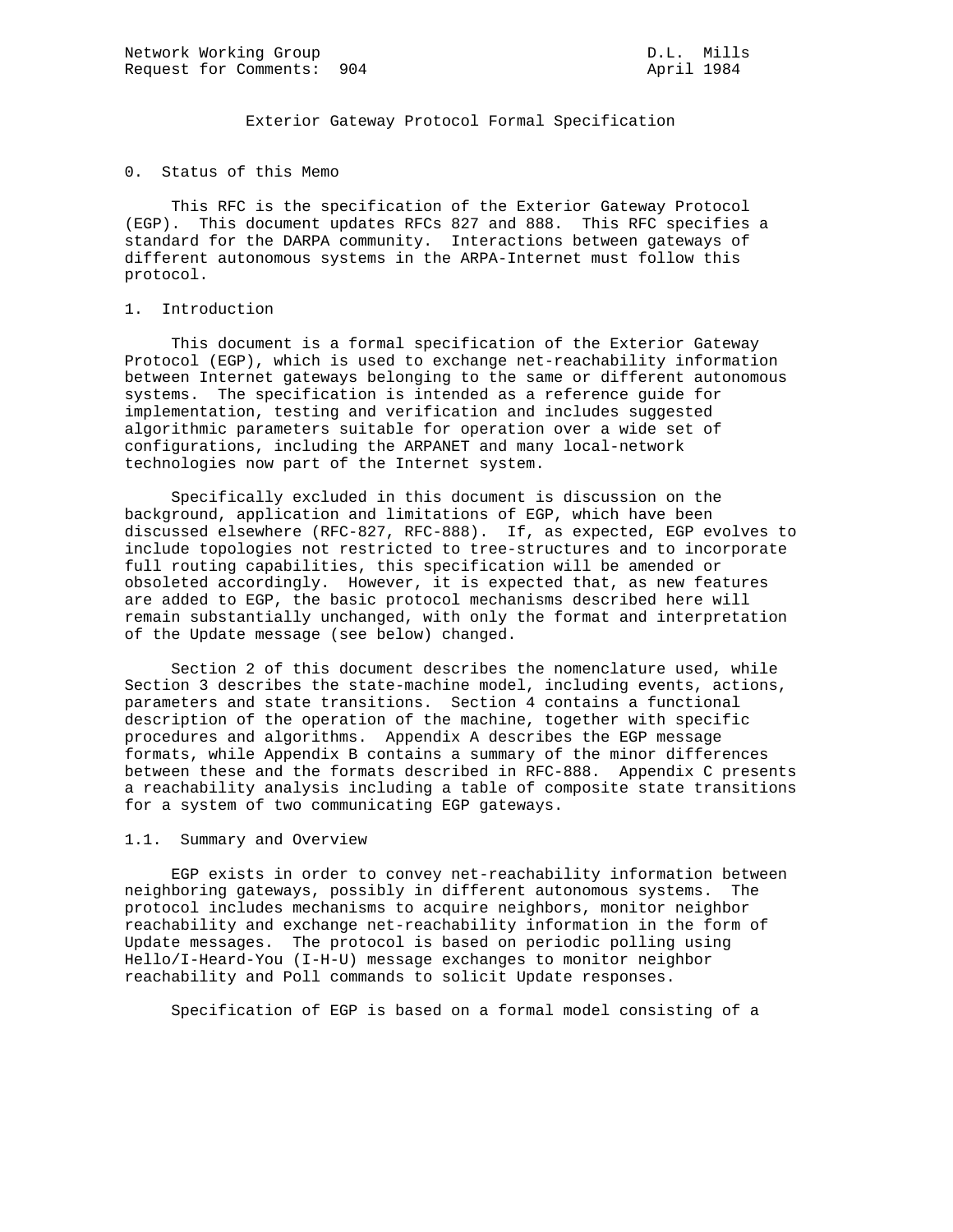finite-state automaton with defined events, state transitions and actions. The following diagram shows a simplified graphical representation of this machine (see Section 3.4 for a detailed state transition table).



 Following is a brief summary and overview of gateway operations by state as determined by this model.

Idle State (0)

 In the Idle state the gateway has no resources (table space) assigned to the neighbor and no protocol activity of any kind is in progress. It responds only to a Request command or a Start event (system or operator initiated) and ignores all other commands and responses. The gateway may optionally return a Cease-ack response to a Cease command in this state.

 Upon receipt of a Request command the gateway initializes the state variables as described in Section 3.1, sends a Confirm response and transitions to the Down state, if resource committments permit, or sends a Refuse response and returns to the Idle state if not. Upon receipt of a Start event it sends a Request command and transitions to the Acquistion state.

Acquisition State (1)

 In the Acquisition state the gateway periodically retransmits Request commands. Upon receiving a Confirm response it initializes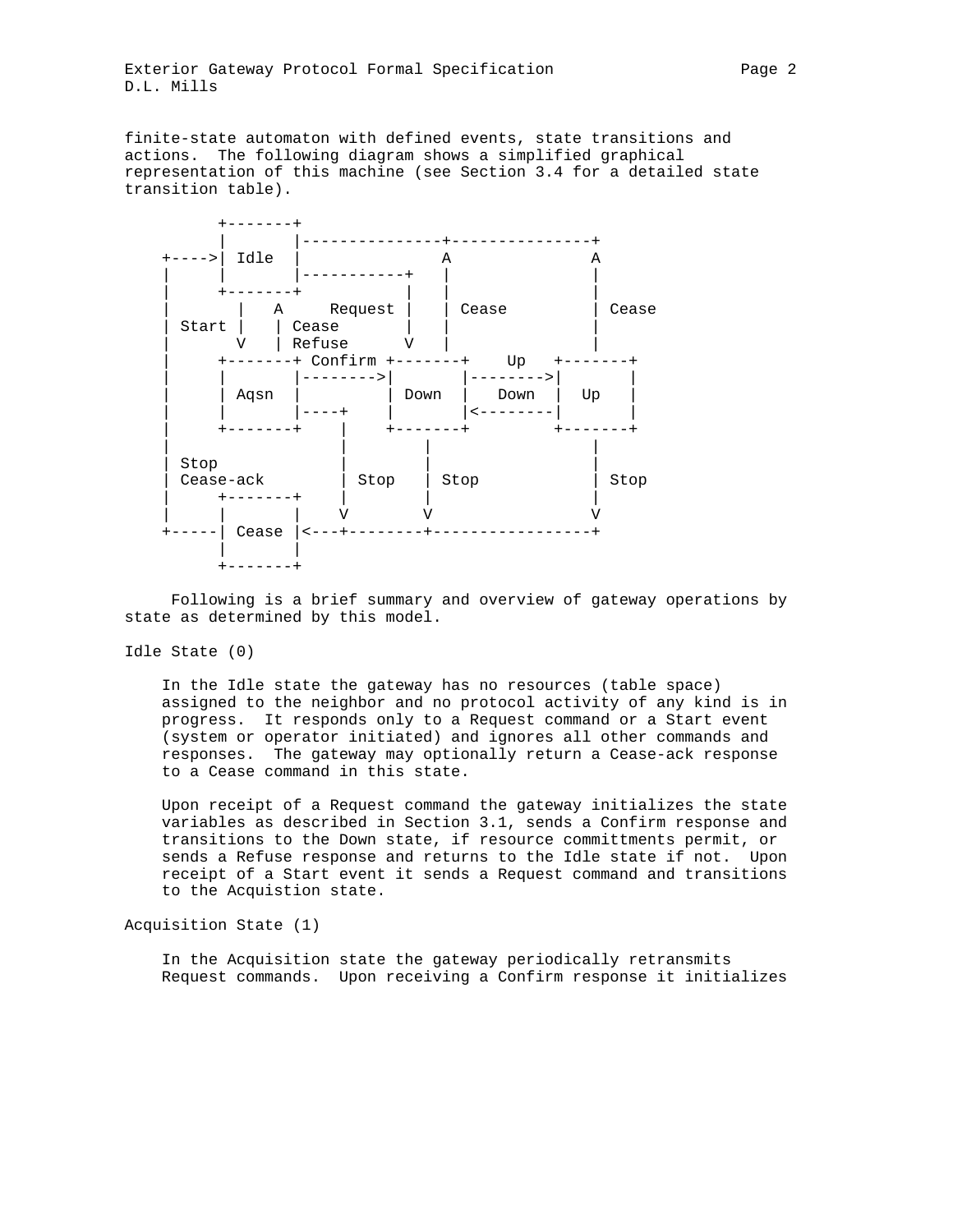the state variables and transitions to the Down state. Upon receiving a Refuse response it returns to the Idle state. The gateway does not send any other commands or responses in this state, since not all state variables have yet been initialized.

Down State (2)

 In the Down state the gateway has received a Request command or a Confirm response has been received for a previously sent Request. The neighbor-reachability protocol has declared the neighbor to be down. In this state the gateway processes Request, Cease and Hello commands and responds as required. It periodically retransmits Hello commands if enabled. It does not process Poll commands and does not send them, but may optionally process an unsolicited Update indication.

Up State (3)

 In the Up state the neighbor-reachability protocol has declared the neighbor to be up. In this state the gateway processes and responds to all commands. It periodically retransmits Hello commands, if enabled, and Poll commands.

Cease State (4)

 A Stop event causes a Cease command to be sent and a transition to the Cease state. In this state the gateway periodically retransmits the Cease command and returns to the Idle state upon receiving a Cease-ack response or a another Stop event. The defined state transitions are designed to ensure that the neighbor does with high probability receive the Cease command and stop the protocol.

 In following sections of this document document a state machine which can serve as a model for implementation is described. It may happen that implementators may deviate from this model while conforming to the protocol specification; however, in order to verify conformance to the specification, the state-machine model is intended as the reference model.

 Although not mentioned specifically in this document, it should be understood that all Internet gateways must include support for the Internet Control Message Protocol (ICMP), specifically ICMP Redirect and ICMP Destination Unreachable messages.

#### 2. Nomenclature

 The following EGP message types are recognized in this document. The format of each of these messages is described in Appendix A.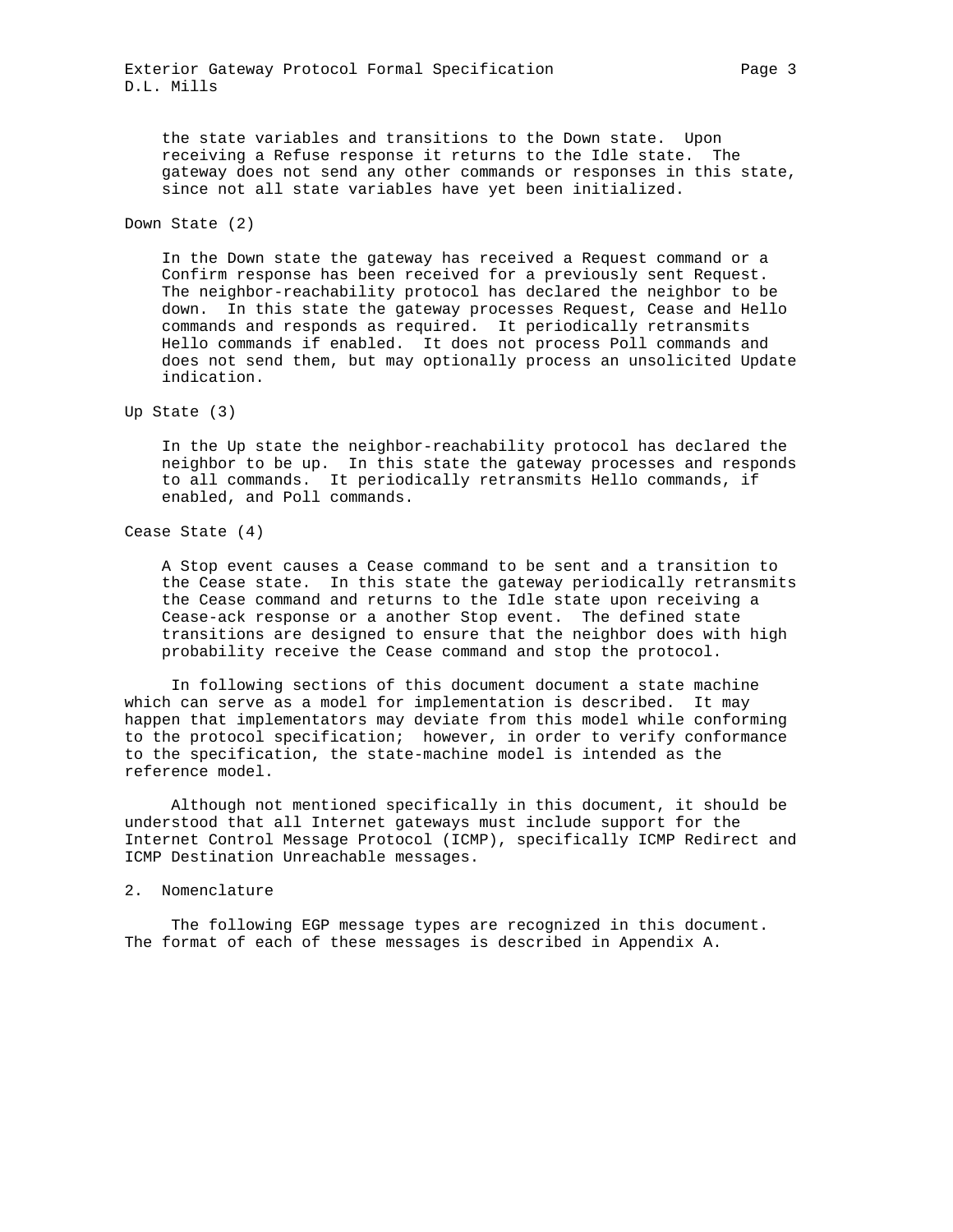| Name      | Function                                                               |
|-----------|------------------------------------------------------------------------|
| Request   | request acquisition of neighbor and/or<br>initialize polling variables |
| Confirm   | confirm acquisition of neighbor and/or<br>initialize polling variables |
| Refuse    | refuse acquisition of neighbor                                         |
| Cease     | request de-acquisition of neighbor                                     |
| Cease-ack | confirm de-acquisition of neighbor                                     |
| Hello     | request neigbor reachability                                           |
| $I-H-UI$  | confirm neigbor reachability                                           |
| Poll      | request net-reachability update                                        |
| Update    | net-reachability update                                                |
| Error     | error                                                                  |
|           |                                                                        |

 EGP messages are classed as commands which request some action, responses, which are sent to indicate the status of that action, and indications, which are similar to responses, but may be sent at any time. Following is a list of commands along with their possible responses.

| Command | Corresponding Responses |
|---------|-------------------------|
|         |                         |
| Request | Confirm, Refuse, Error  |
| Cease   | Cease-ack, Error        |
| Hello   | I-H-U, Error            |
| Poll    | Update, Error           |

 The Update and Error messages are classed both as responses and indications. When sent in reply to a previous command, either of these messages is classed as a response. In some circumstances an unsolicited Update message can be sent, in which case it is classed as an indication. The use of the Error message other than as a response to a previous command is a topic for further study.

#### 3. State Machine

 This section describes the state-machine model for EGP, including the variables and constants which establish the state at any time, the events which cause the state transitions, the actions which result from these transitions and the state-transition table which defines the behavior.

### 3.1. State Variables

 The state-machine model includes a number of state variables which establish the state of the protocol between the gateway and each of its neighbors. Thus, a gateway maintaining EGP with a number of neighbors must maintain a separate set of these state variables for each neighbor. The current state, events and actions of the state machine apply to each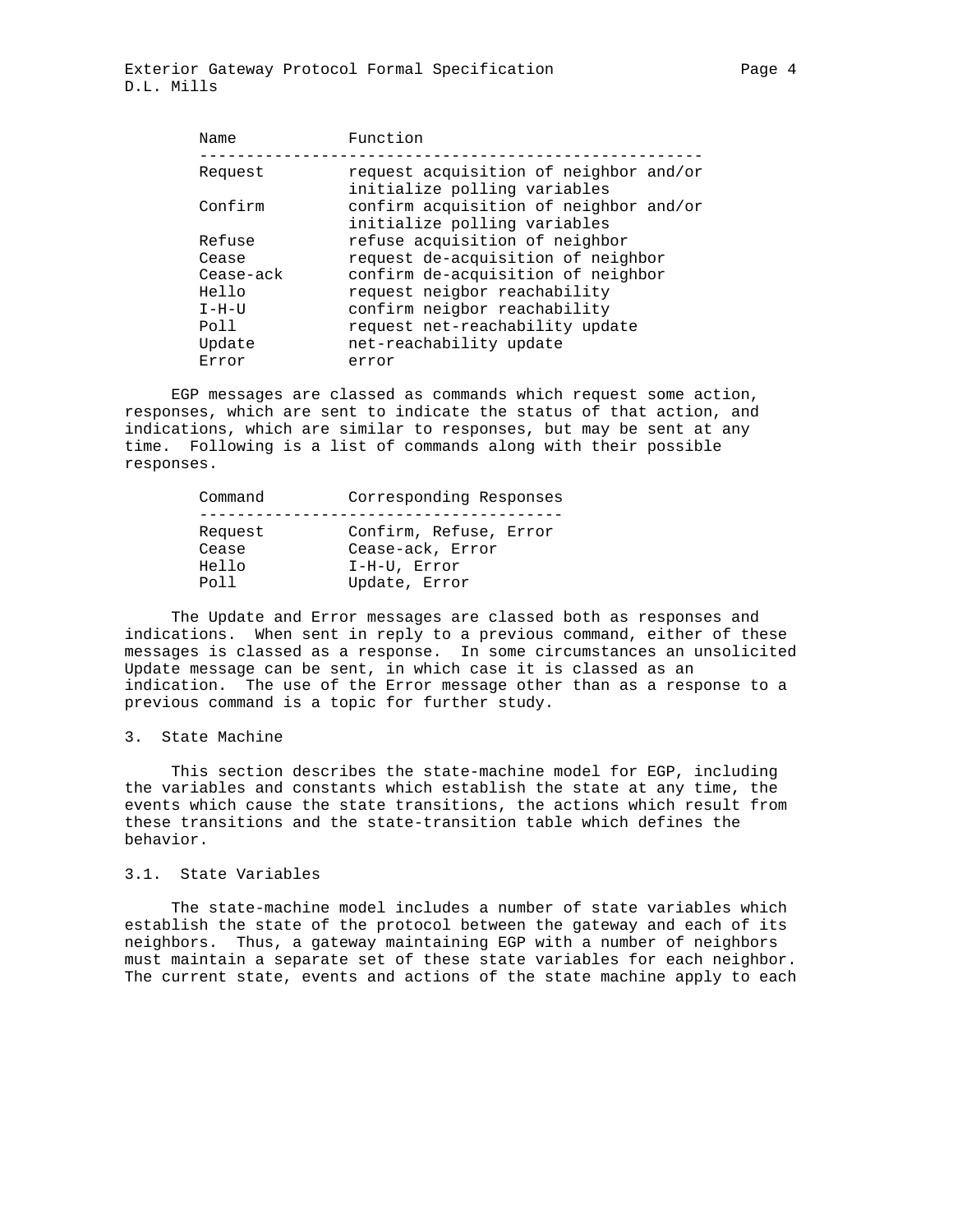The model assumes that system resources, including the set of state variables, are allocated when the state machine leaves the Idle state, either because of the arrival of a Request specifying a new neighbor addreess, or because of a Start event specifying a new neighbor address. When either of these events occur the values of the state variables are initialized as indicated below. Upon return to the Idle state all resources, including the set of state variables, are deallocated and returned to the system. Implementators may, of course, elect to dedicate resources and state variables permananently.

 Included among the set of state variables are the following which determine the state transitions of the model. Initial values for all of the variables except the send sequence number S are set during the initial Request/Confirm exchange. The initial value for S is arbitrary.

| Name           | Function                                                                      |
|----------------|-------------------------------------------------------------------------------|
| R              | receive sequence number                                                       |
| S              | send sequence number                                                          |
| T1             | interval between Hello command retransmissions                                |
| T <sub>2</sub> | interval between Poll command retransmissions                                 |
| T3             | interval during which neighbor-reachability<br>indications are counted        |
| M              | hello polling mode                                                            |
| t1             | timer 1 (used to control Request, Hello and Cease<br>command retransmissions) |
| t.2            | timer 2 (used to control Poll command retransmissions)                        |
| t3             | timer 3 (abort timer)                                                         |

Additional state variables may be necessary to support various timer and similar internal housekeeping functions. The function and management of the cited variables are discussed in Section 4.

## 3.2. Fixed Parameters

 This section defines several fixed parameters which characterize the gateway functions. Included is a suggested value for each parameter based on experimental implementations in the Internet system. These values may or may not be appropriate for the individual configuration.

 Following is a list of time-interval parameters which control retransmissions and other time-dependent functions.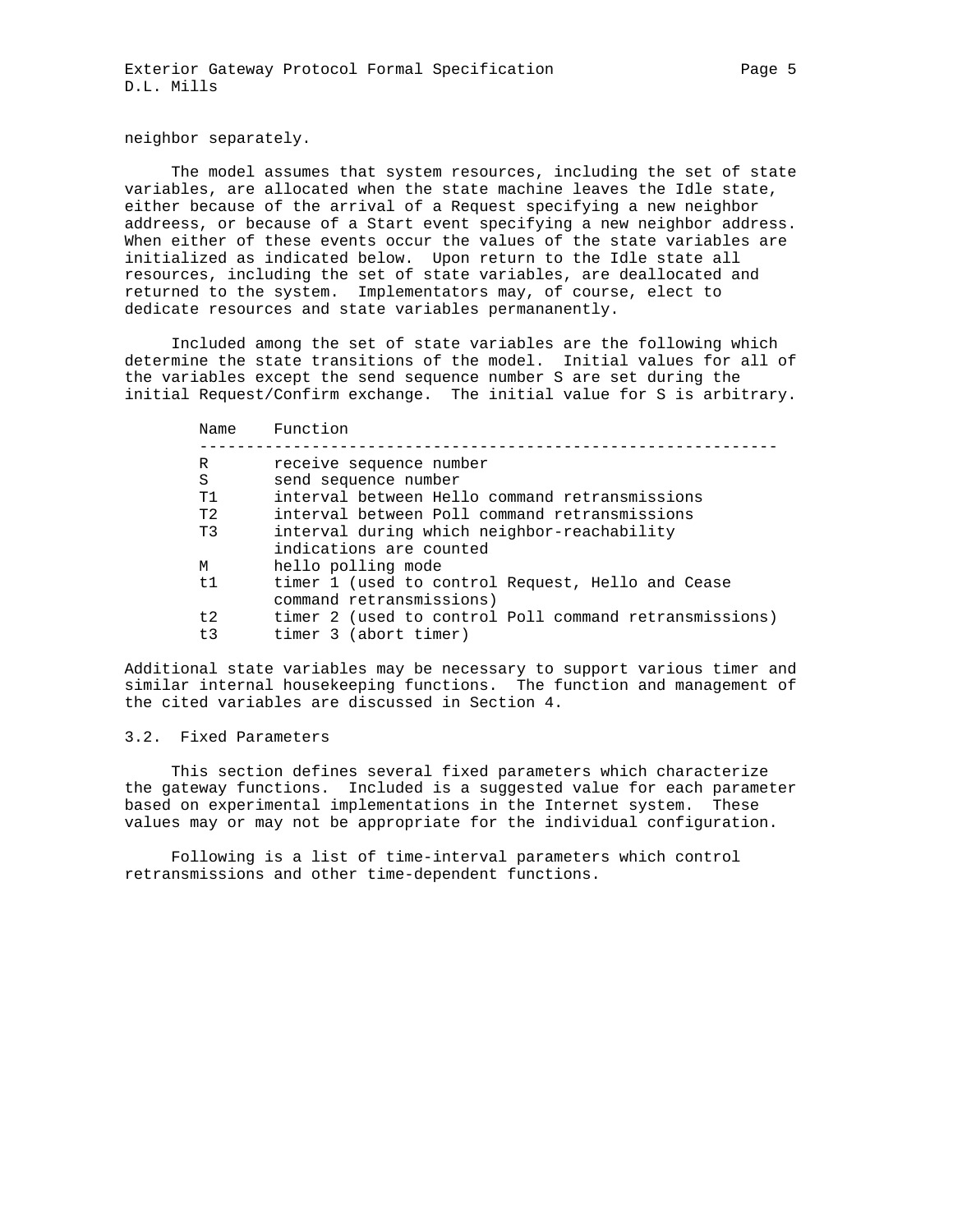| Name           | Value | Description                                                                                                                                                        |
|----------------|-------|--------------------------------------------------------------------------------------------------------------------------------------------------------------------|
| P1             |       | 30 sec minimum interval acceptable between successive<br>Hello commands received                                                                                   |
| P <sub>2</sub> | 2 min | minimum interval acceptable between successive<br>Poll commands recieved                                                                                           |
| P <sub>3</sub> |       | 30 sec interval between Request or Cease command<br>retransmissions                                                                                                |
| P4             | 1 hr  | interval during which state variables are<br>maintained in the absence of commands or                                                                              |
| P <sub>5</sub> | 2 min | responses in the Down and Up states.<br>interval during which state variables are<br>maintained in the absence of responses in the<br>Acquisition and Cease states |

 Parameters P4 and P5 are used only if the abort-timer option is implemented. Parameter P4 establishes how long the machine will remain in the Down and Up states in the absence of commands or responses and would ordinarily be set to sustain state information while the neighbor is dumped and restarted, for example. Parameter P5 establishes how long the machine will remain in the Acquisition or Cease states in the absence of responses and would ordinarily be set in the same order as the expected value of T3 variables.

Following is a list of other parameters of interest.

| Name |  | Active Passive Description |
|------|--|----------------------------|
|      |  |                            |
|      |  | neighbor-up threshold      |
|      |  | neighbor-down threshold    |

 The j and k parameters establish the "noise immunity" of the neighbor-reachability protocol described later. The values in the Active column are suggested if the gateway elects to do hello polling, while the values in the Passive column are suggested otherwise.

### 3.3. Events

 Following is a list of events that can cause state transitions in the model.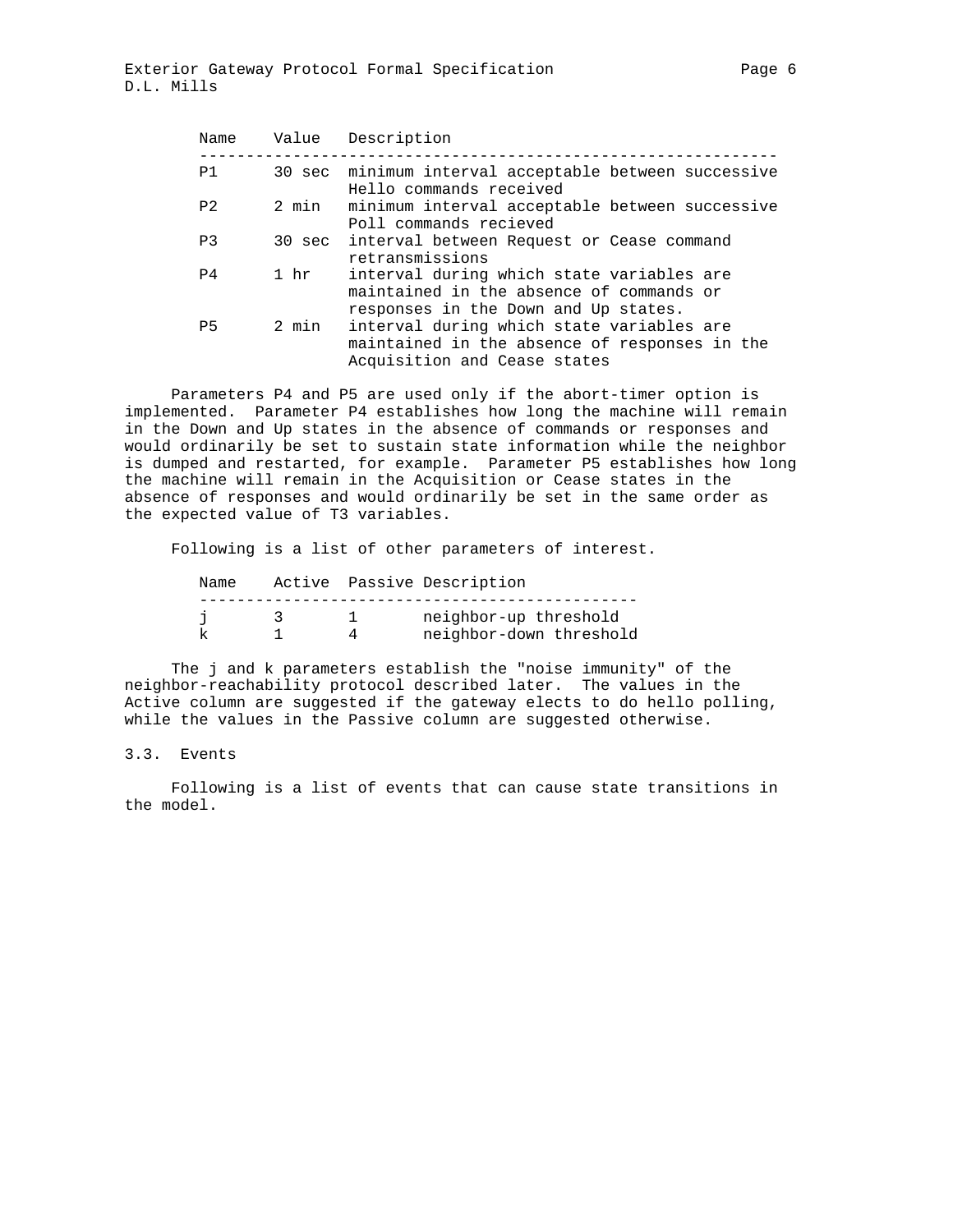| Name      | Event                                                                                                                    |  |  |  |  |  |
|-----------|--------------------------------------------------------------------------------------------------------------------------|--|--|--|--|--|
| Up        | At least j neighbor-reachability indications have been<br>received within the last T3 seconds.                           |  |  |  |  |  |
| Down      | At most k neighbor-reachabilitiy indications have been<br>received within the last T3 seconds.                           |  |  |  |  |  |
| Request   | Request command has been received.                                                                                       |  |  |  |  |  |
| Confirm   | Confirm command has been received.                                                                                       |  |  |  |  |  |
| Refuse    | Refuse response has been received.                                                                                       |  |  |  |  |  |
| Cease     | Cease command has been received.                                                                                         |  |  |  |  |  |
| Cease-ack | Cease-ack response has been received.                                                                                    |  |  |  |  |  |
| Hello     | Hello command has been received.                                                                                         |  |  |  |  |  |
| I-H-U     | I-H-U response has been received.                                                                                        |  |  |  |  |  |
| Poll      | Poll command has been received.                                                                                          |  |  |  |  |  |
| Update    | Update response has been received.                                                                                       |  |  |  |  |  |
| Start     | Start event has been recognized due to system or                                                                         |  |  |  |  |  |
|           | operator intervention.                                                                                                   |  |  |  |  |  |
| Stop/t3   | Stop event has been recognized due to (a) system or<br>operator intervention or (b) expiration of the abort<br>timer t3. |  |  |  |  |  |
| t1        | Timer t1 has counted down to zero.                                                                                       |  |  |  |  |  |
| t2        | Timer t2 has counted down to zero.                                                                                       |  |  |  |  |  |

 There is one special event, called a neighbor-reachability indication, which occurs when:

- 1. The gateway is operating in the active mode (hello polling enabled) and either a Confirm, I-H-U or Update response is received.
- 2. The gateway is operating in the passive mode (hello polling disabled) and either a Hello or Poll command is received with the "Up state" code in the Status field.

## 3.4. State Transition Table

 The following table summarizes the state transitions that can occur in response to the events listed above. Transitions are shown in the form n/a, where n is the next state and a represents the action.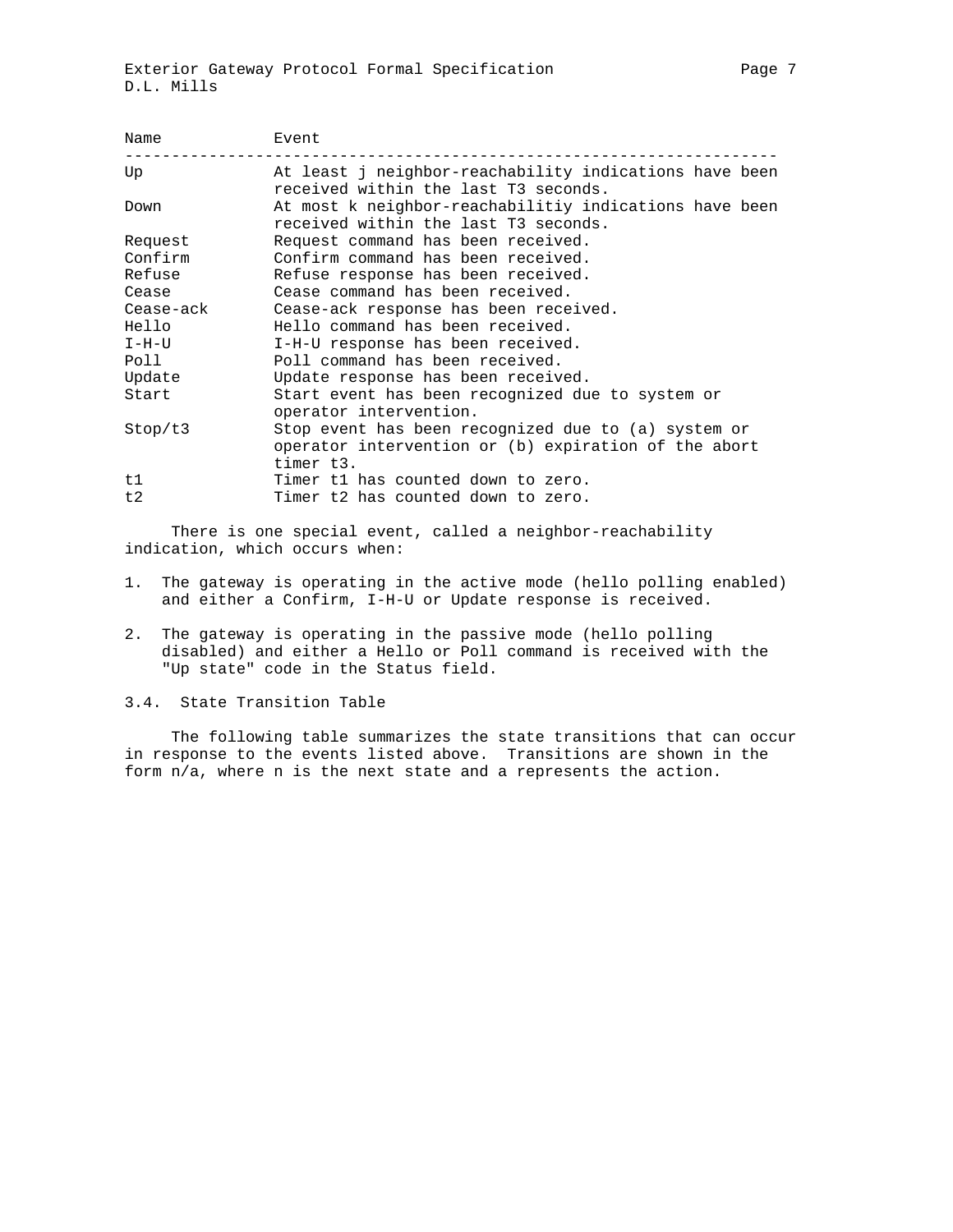|           | 0 Idle                | 1 Aqsn       | 2 Down                                         | 3 Up                        | 4 Cease    |
|-----------|-----------------------|--------------|------------------------------------------------|-----------------------------|------------|
| Up        |                       |              | 3/Po11                                         | 3                           |            |
| Down      |                       |              |                                                |                             |            |
| Request   | $2/Confirm *$         | $2/$ Confirm | 2/Confirm                                      | 2/Confirm                   | $4$ /Cease |
| Confirm   | $***$<br>0/Cease      |              |                                                |                             |            |
| Refuse    | $***$<br>$0/Ce$ ase   |              |                                                |                             |            |
| Cease     |                       |              | $0/Cease -ack   0/Cease -ack   0/Cease -ack  $ | $0/Cease -ack 0/Cease -ack$ |            |
| Cease-ack |                       |              |                                                |                             |            |
| Hello     | $***$<br>0/Cease      |              | $2/I-H-U$                                      | $3/I-H-U$                   |            |
| I-H-U     | $* *  $<br>$0/Ce$ ase |              | 2/Process                                      | 3/Process                   | 4          |
| Poll      | $***$<br>$0/Ce$ ase   |              | 2                                              | 3/Update                    | 4          |
| Update    | $* *  $<br>0/Cease    |              |                                                | 3/Process                   | 4          |
| Start     | 1/Request             | 1/Request    | 1/Request                                      | 1/Request                   | 4          |
| Stop/t3   | 0                     |              | $4$ /Cease                                     | $4$ /Cease                  | O          |
| t1        |                       | 1/Request    | $2/He$ llo                                     | 3/Hello                     | $4$ /Cease |
| t2        |                       |              |                                                | 3/Pol1                      | 4          |
|           |                       |              |                                                |                             |            |

Note \*: The transition shown applies to the case where the neighbor-acquisition request is accepted. The transition "0/Refuse" applies to the case where the request is rejected.

Note \*\*: The Cease action shown is optional.

3.5. State Transitions and Actions

 The following table describes in detail the transitions of the state machine and the actions evoked.

| Event                 | Next<br>State | Message<br>Sent  | Actions                                                                                             |
|-----------------------|---------------|------------------|-----------------------------------------------------------------------------------------------------|
| Idle State (0)        |               |                  |                                                                                                     |
| Request               | $\mathcal{L}$ | Confirm<br>Hello | Initialize state variables and<br>reset timer t1 to T1 seconds and<br>reset timer t3 to P5 seconds. |
| (or)                  | $\Omega$      | Refuse           | Return resources.                                                                                   |
| Cease                 | $\Omega$      | Cease-ack        | Return resources.                                                                                   |
| Start                 |               | Request          | Reset timer t1 to P3 seconds and<br>reset timer t3 to P5 seconds.                                   |
| Acquisition State (1) |               |                  |                                                                                                     |
| Request               | $\mathcal{L}$ | Confirm<br>Hello | Initialize state variables and<br>reset timer t1 to T1 seconds and<br>reset timer t3 to P5 seconds. |
| Confirm               | 2             | Hello            | Initialize state variables and                                                                      |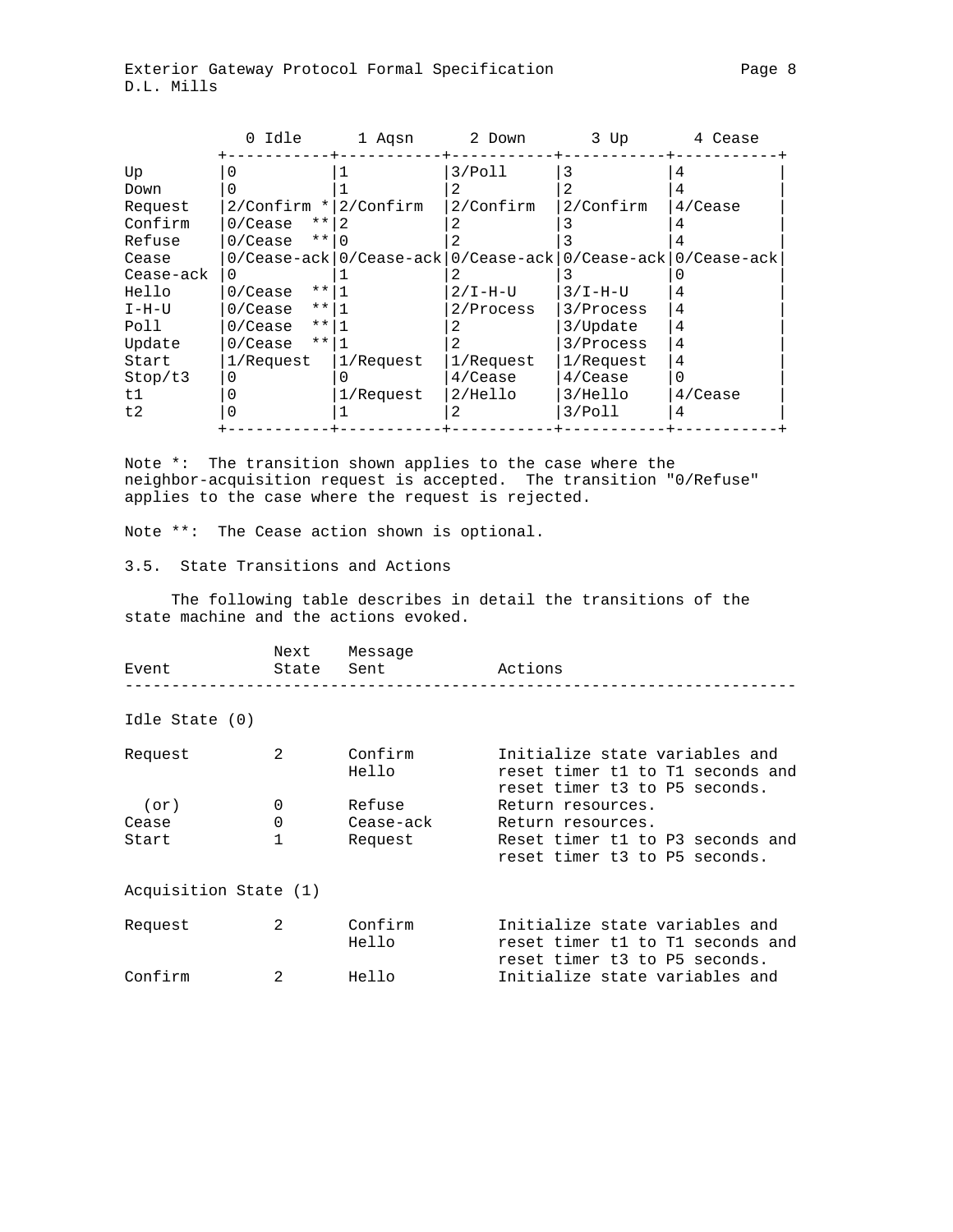| Refuse                        | 0              |                  | reset timer t1 to T1 seconds and<br>reset timer t3 to P5 seconds.<br>Stop timers and return           |
|-------------------------------|----------------|------------------|-------------------------------------------------------------------------------------------------------|
| Cease                         | 0              | Cease-ack        | resources.<br>Stop timers and return                                                                  |
| Start                         | 1              | Request          | resources.<br>Reset timer t1 to P3 seconds and                                                        |
| Stop/t3                       | 0              |                  | reset timer t3 to P5 seconds.<br>Stop timers and return<br>resources.                                 |
| t1                            | 1              | Request          | Reset timer t1 to P3 seconds.                                                                         |
| Down State (2)                |                |                  | Note: Reset timer t3 to P4 seconds on receipt of a reachability                                       |
| indication.                   |                |                  |                                                                                                       |
| Up                            | 3              | Poll             | Reset timer t2 to T2 seconds.                                                                         |
| Request                       | $\overline{2}$ | Confirm<br>Hello | Reinitialize state variables and<br>reset timer t1 to T1 seconds and<br>reset timer t3 to P5 seconds. |
| Cease                         | 0              | Cease-ack        | Stop timers and return<br>resources.                                                                  |
| Hello                         | 2              | I-H-U            |                                                                                                       |
| $I-H-II$                      | 2              |                  | Process neighbor-reachability<br>info.                                                                |
| Start                         | 1              | Request          | Reset timer t1 to P3 seconds and<br>reset timer t3 to P5 seconds.                                     |
| Stop/t3                       | 4              | Cease            | Reset timer t1 to P3 seconds and<br>reset timer t3 to P5 seconds.                                     |
| t1                            | 2              | Hello            | Reset timer t1 to T1 seconds.                                                                         |
| Up State $(3)$<br>indication. |                |                  | Note: Reset timer t3 to P4 seconds on receipt of a reachability                                       |
| Down                          | 2              |                  | Stop timer t2.                                                                                        |
| Request                       | $\overline{2}$ | Confirm<br>Hello | Renitialize state variables and<br>reset timer t1 to T1 seconds and                                   |
| Cease                         | 0              | Cease-ack        | reset timer t3 to P5 seconds.<br>Stop timers and return<br>resources.                                 |
| Hello                         | 3              | $I-H-U$          |                                                                                                       |
| I-H-U                         | 3              |                  | Process neighbor-reachability<br>info.                                                                |
| Poll                          | 3              | Update           |                                                                                                       |
| Update                        | 3              |                  | Process net-reachability info.                                                                        |
| Start                         | 1              | Request          | Reset timer t1 to P3 seconds and<br>reset timer t3 to P5 seconds.                                     |
| Stop/t3                       | 4              | Cease            | Reset timer t1 to P3 seconds and<br>reset timer t3 to P5 seconds.                                     |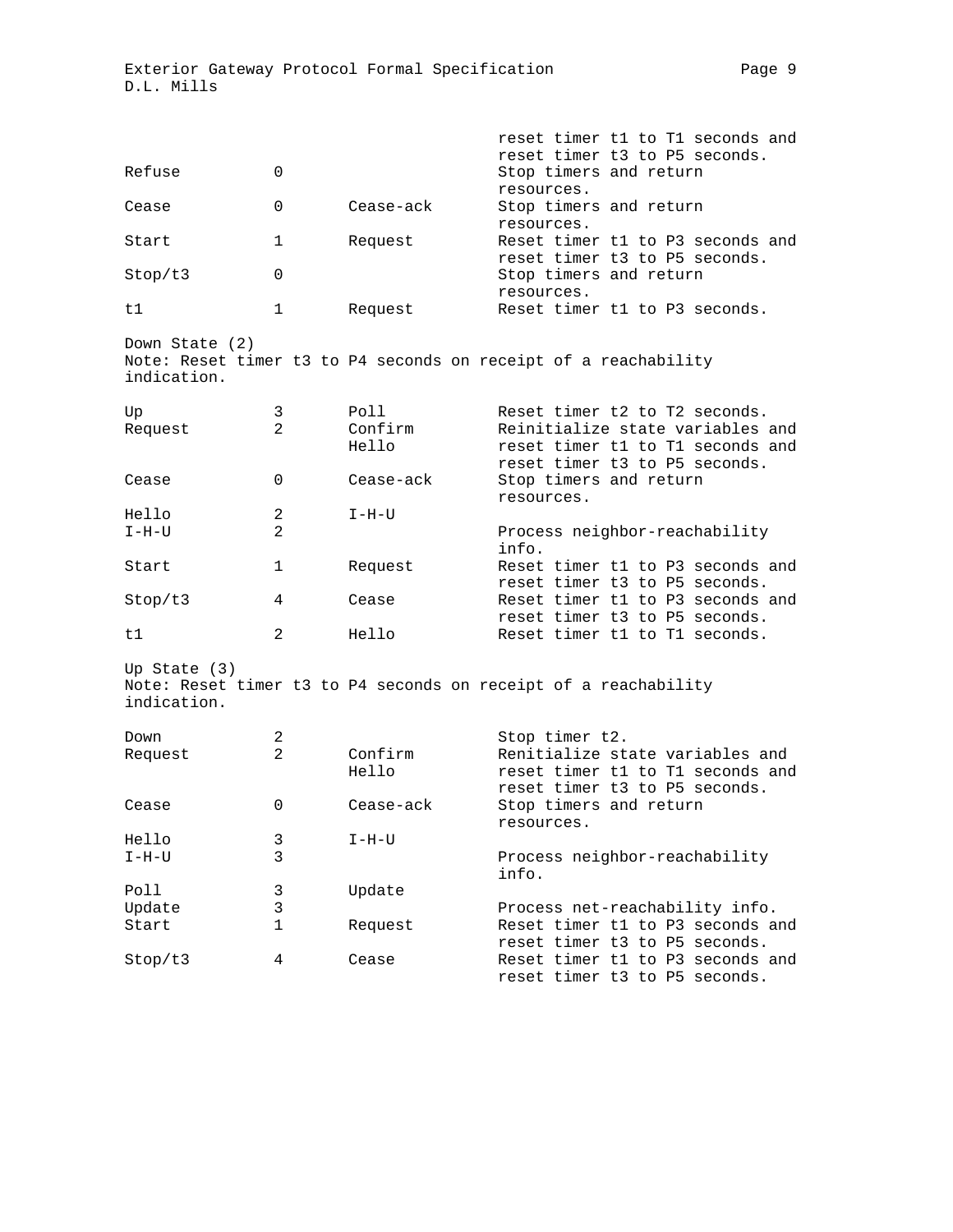| t1                |   | Hello     | Reset timer t1 to T1 seconds.        |
|-------------------|---|-----------|--------------------------------------|
| t.2               | 3 | Poll      | Reset timer t2 to T2 seconds.        |
| Cease State $(4)$ |   |           |                                      |
| Request           | 4 | Cease     |                                      |
| Cease             | 0 | Cease-ack | Stop timers and return<br>resources. |
| Cease-ack         | 0 |           | Stop timers and return<br>resources. |
| Stop/t3           | 0 |           | Stop timers and return<br>resources. |
| t1                | 4 | Cease     | Reset timer t1 to P3 seconds.        |

#### 4. Functional Description

 This section contains detailed descriptions of the various procedures and algorithms used to manage the protocol.

#### 4.1. Managing the State Variables

 The state variables which characterize the protocol are summarized in Section 3.1. This section describes the detailed management of these variables, including sequence numbers, polling intervals and timers.

#### 4.1.1. Sequence Numbers

 All EGP commands and replies carry a sequence number. The state variable R records the last sequence number received in a command from that neighbor. The current value of R is used as the sequence number for all replies and indications sent to the neighbor until a command with a different sequence number is received from that neighbor.

 Implementors are free to manage the sequence numbers of the commands sent; however, it is suggested that a separate send state variable S be maintained for each EGP neighbor and that its value be incremented just before the time an Poll command is sent and at no other times. The actions upon receipt of a response or indication with sequence number not equal to S is not specified; however, it is recommended these be discarded.

#### 4.1.1. Polling Intervals

 As part of the Request/Confirm exchange a set of polling intervals are established including T1, which establishes the interval between Hello command retransmissions, and T2, which establishes the interval between Poll retransmissions.

 Each gateway configuration is characterized by a set of fixed parameters, including P1, which specifies the minimum polling interval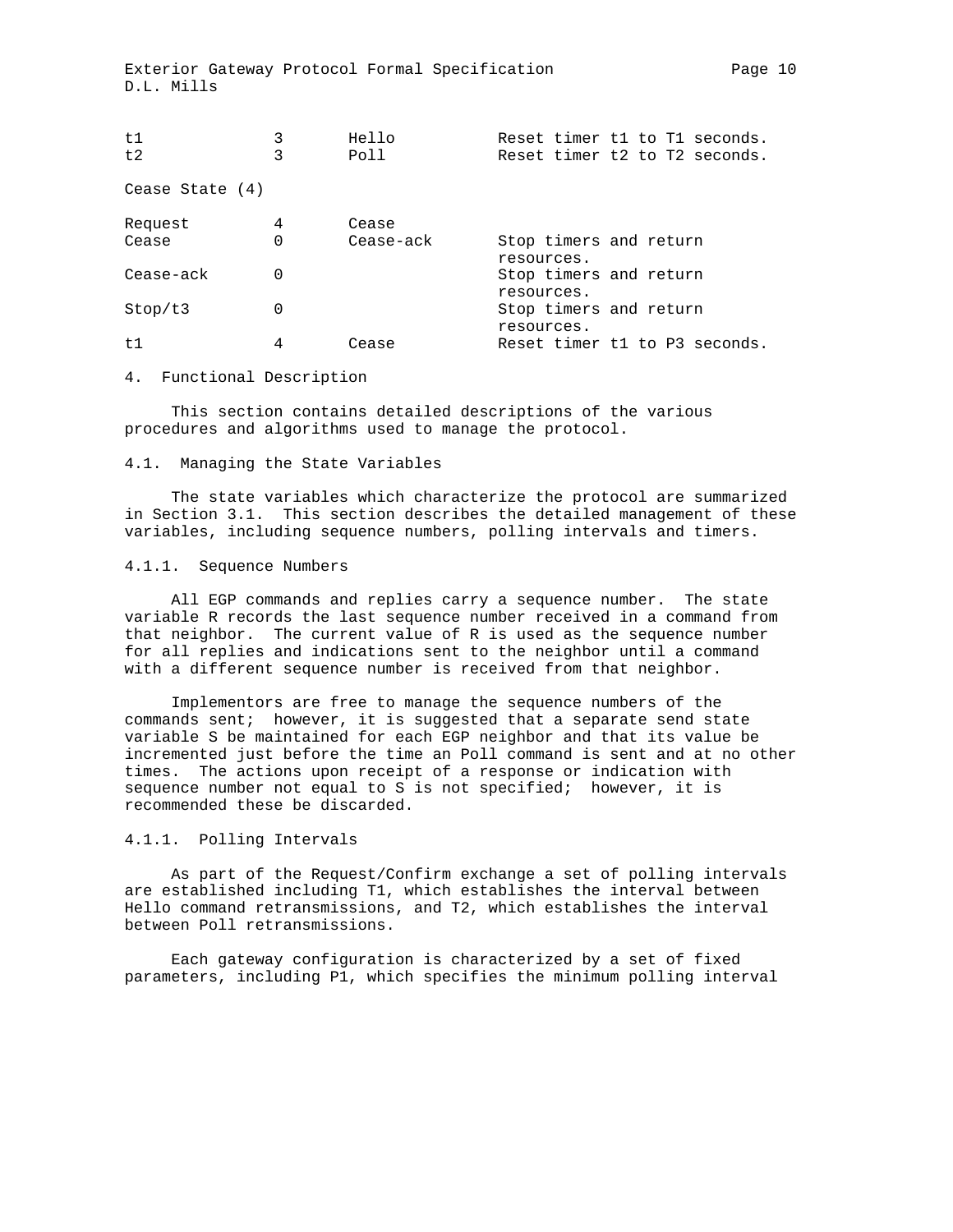at which it will respond to Hello commands, and P2, which specifies the minimum polling interval at which it will respond to Poll commands. P1 and P2 are inserted in the Hello Interval (S1) and Poll Interval (S2) fields, respectively, of Request commands and Confirm responses.

 A gateway receiving a Request command or Confirm response uses the S1 and S2 fields in the message to calculate its own T1 and T2 state variables, respectively. Implementors are free to perform this calculation in arbitrary ways; however, the following constraints must be observed:

- 1. If T1 < S1 the neighbor may discard Hello commands. If T2 < S2 the neighbor may discard Poll commands.
- 2. The time window T3 in which neighbor-reachability indications are counted is dependent on T1. In the case where two neighbors select widely differing values for their T3 state variables, the neighbor-reachability algorithm may not work properly. This can be avoided if  $T1 > max(PI, SI)$ .
- 3. If either S1 or S2 or both are unacceptable for some reason (e.g. exceed useful limits), the neighbor may either send a Refuse response or declare a Stop event, depending on state.

 It is suggested that T3 be computed as four times the value of T1, giving a window of four neighbor-reachability indications, which has been found appropriate in the experimental implementations. Implementors may choose to make T3 a fixed parameter in those cases where the path between the neighbors has well-known characteristics.

 Note that, if a gateway attempts to send Hello commands near the rate max(P1, S1) or Poll commands near the rate max(P2, S2), the neighbor may observe their succeeding arrivals to violate the polling restrictions due to bunching in the net. For this reason the gateway should send at rates somewhat below these. Just how much below these rates is appropriate depends on many factors beyond the scope of this specification.

#### 4.1.3. Hello Polling Mode

 The neighbor-reachability algorithm can be used in either the active or passive mode. In the active mode Hello commands are sent periodically along with Poll commands, with reachability determined by the corresponding I-H-U and Update responses. In the passive mode Hello commands are not sent and I-H-U responses are not expected. Reachability is then determined from the Status field of received Hello or Poll commands or Update responses.

 The M state variable specifies whether the gateway operates in the active or passive mode. At least one of the two neighbors sharing the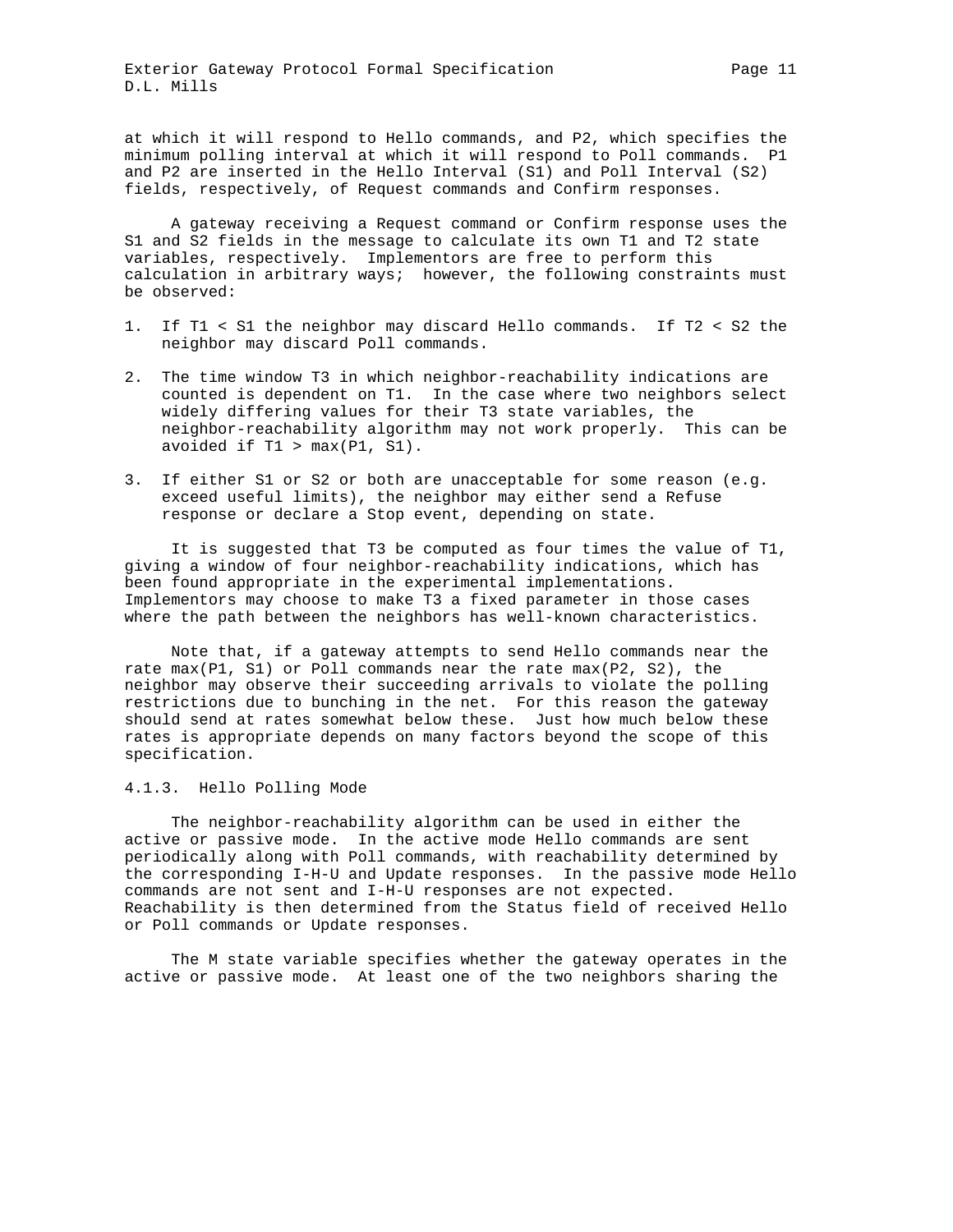protocol must operate in the active mode; however, the neighbor-reachability protocol is designed to work even if both neighbors operate in the active mode. The value of M is determined from the Status field of a Request command or Confirm response. The sender sets this field according to whether the implementation supports the active mode, passive mode or both:

 Status Sender capabilities -------------------------------- 0 either active or passive 1 active only 2 passive only

 The receiver inspects this field and sets the value of M according to its own capabilities as follows:

| field | Status Receiver capabilites |                |  |
|-------|-----------------------------|----------------|--|
|       |                             |                |  |
|       | $\star$                     | active passive |  |
|       | passive active passive      |                |  |
|       | active active **            |                |  |

 In the case of "\*" the mode is determined by comparing the autonomous system numbers of the neigbors. The neighbor with the smallest such number assumes active mode, while the other neighbor assumes passive mode. In the case of "\*\*" the neighbor may either send a Refuse response or declare a Stop event, depending on state.

#### 4.1.4. Timers

 There are three timers defined in the state machine: t1, used to control retransmission of Request, Hello and Cease messages, t2, used to control retransmission of Poll commands, and t3, which serves as an abort-timer mechanism should the protocol hang indefinately. The timers are set to specified values upon entry to each state and count down to zero.

 In the case of t1 and t2 state-dependent events are declared when the timer counts down to zero, after which the timer is reset to the specified value and counts down again. In the case of t3 a Stop event is declared when the timer counts down to zero. Implementors may choose not to implement t3 or, if so, may choose to implement it only in certain states, with the effect that Request, Hello and/or Cease commands may be retransmitted indefinately.

 The following table shows the initial values for each of the timers in each state. A missing value indicates the timer is not used in that state. Note that timer t3 is set to P4 upon receipt of a neighbor-reachability indication when in either the Down or Up states.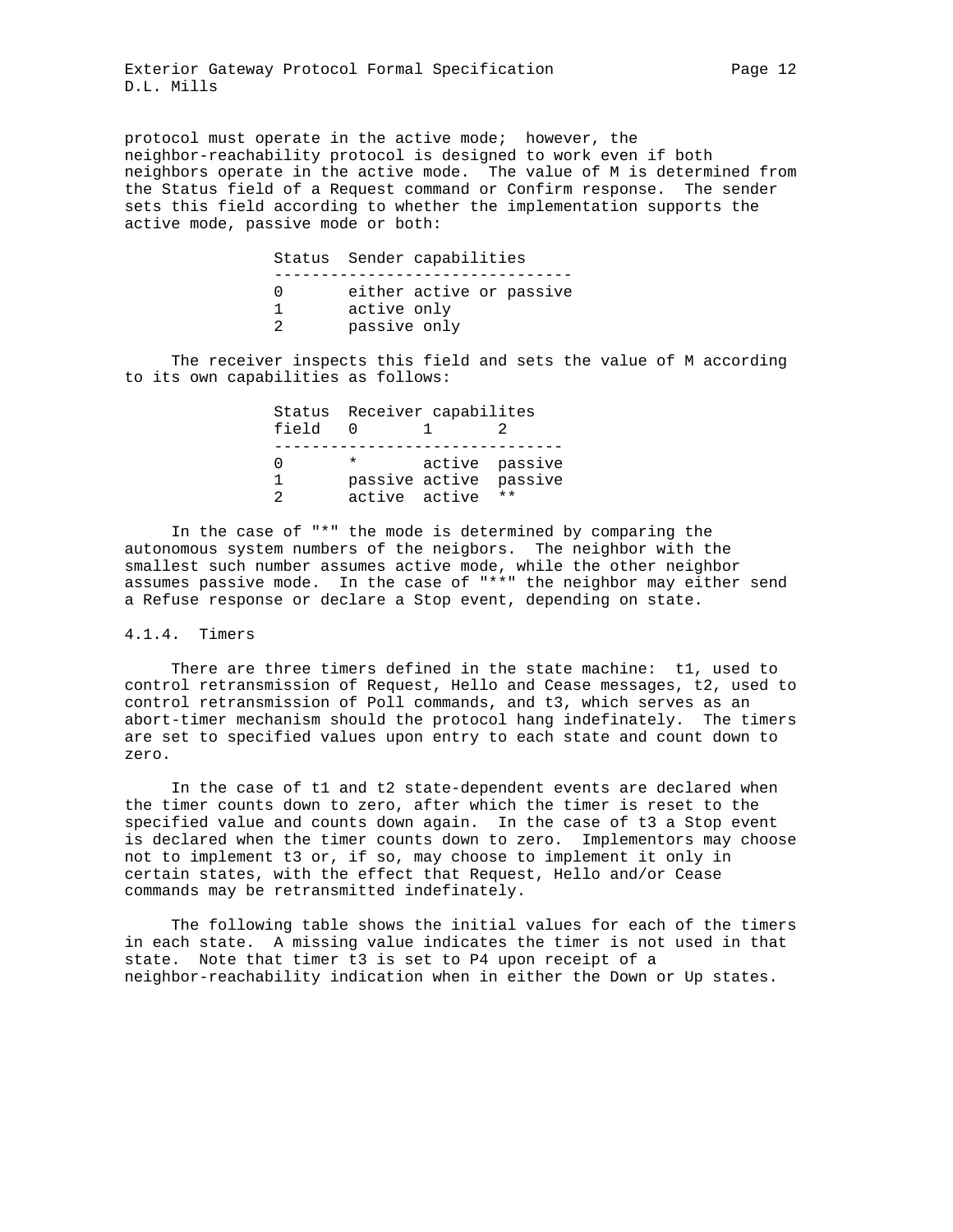| Timer      | Idle | Aqsn | Down<br>っ | Up | Cease |
|------------|------|------|-----------|----|-------|
| t.1<br>t.2 |      | P3   | T1        | エク | P3    |
| + 2        |      | PБ   | P5        |    | PБ    |

#### 4.2. Starting and Stopping the Protocol

 The Start and Stop events are intrinsic to the system environment of the gateway. They can be declared as the result of the gateway process being started and stopped by the operator, for example. A Start event has meaning only in some states; however, a Stop event has meaning in all states.

 In all except the Idle state the abort timer t3 is presumed running. This timer is initialized at P5 seconds upon entry to any state and at P4 seconds upon receipt of a neighbor-reachability indication in the Down and Up states. If it expires a Stop event is declared. A Stop event can also be declared by an intrinsic system action such as a resource problem or operator command.

 If the abort timer is not implemented a manually-initiated Stop event can be used to stop the protocol. If this is done in the Down or Up states, the machine will transition to the Cease state and emit a Cease command. If the neighbor does not respond to this command the machine will stay in the Cease state indefinately; however, a second Stop event can be used in this state to force a transition to the Idle state.

 A Cease command received in any state will cause the gateway to immediately send the Cease-ack response and transition to the Idle state. This causes the protocol to be stopped and all system resources committed to the gateway process to be released. The interval between the time the gateway enters the Idle state as the result of receiving a Cease command and the time when it next sends a Request command to resume the protocol is not specified; however, it is recommended this interval be at least P5 seconds.

 It may happen that the Cease-ack response is lost in the network, causing the neighbor to retransmit the Cease response indefinately, at least if it has not implemented the abort-timer option. In order to reduce the likelihood of this happening, it is suggested that a gateway in the Idle state be prepared to reply to a Cease command with a Cease-ack response whenever possible.

#### 4.3. Determining Neighbor Reachability

 The purpose of the neighbor-reachability algorithm is to confirm that the neighbor can safely be considered operational and capable of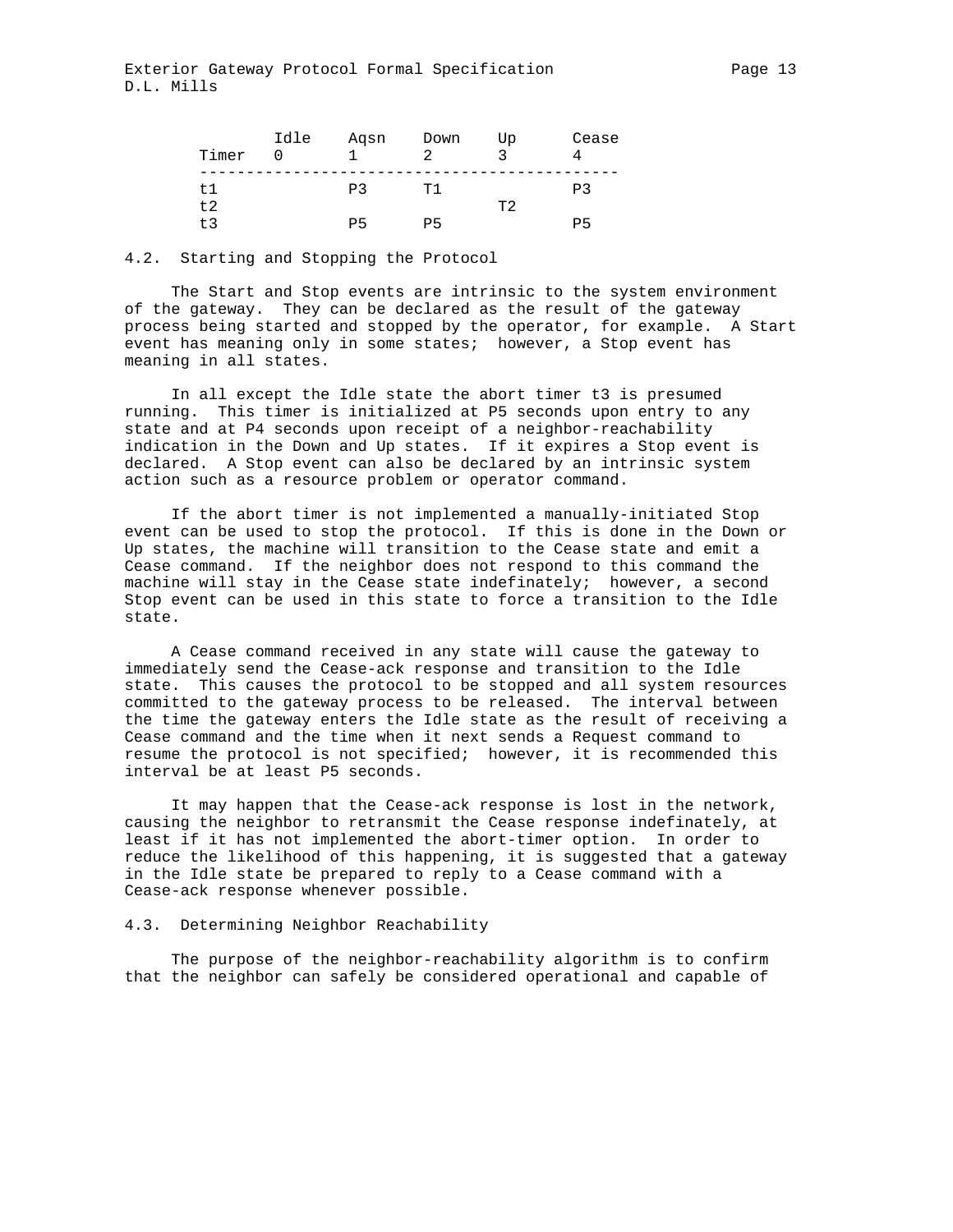providing reliable net-reachability information. An equally important purpose is to filter noisy reachability information before sending it on to the remainder of the Internet gateway system, thus avoiding unneccesary reachability changes.

 As described above, a gateway operating in the active mode sends periodic Hello commands and listens for I-H-U responses in order to determine neighbor-reachability indications. A gateway operating in the passive mode determines reachability indications by means of the Status field in received Hello commands. Poll commands and Update responses can be used in lieu of Hello commands and I-H-U responses respectively, since they contain the same Status-field information.

 The neighbor-reachability algorithm runs continuously while the gateway is in the Down and Up states and operates as follows. Define a moving window in time starting at the present and extending backwards for t seconds. Then count the number n of neighbor-reachability indications which have occured in that window. If n increases to j, then declare a Up event. If n decreases to k, then declare a Down event. The number n is set to zero upon entering the Down state from any state other than the Up state.

 The window t in this algorithm is defined as T3 seconds, the value of which is suggested as four times T1, which itself is determined during the Request/Confirm exchange. For proper operation of the algorithm only one neighbor-reachability indication is significant in any window of T1 seconds and additional ones are ignored. Note that the only way n can increase is as the result of a new neighbor-reachability indication and the only way it can decrease is as the result of an old neighbor-reachability indication moving out of the window.

 The behavior of the algorithm described above and using the suggested fixed parameters j and k differs depending on whether the gateway is operating in the active or passive mode. In the active mode  $(j = 3, k = 1$  and T3/T1 = 4), once the neighbor has been declared down it will be forced down for at least two T1 intervals and, once it has been declared up it will be forced up for at least two T1 intervals. It will not change state unless at least three of the last four determinations of reachability have indicated that change.

In the passive mode (j = 1, k = 4 and T3/T1 = 4), the neighbor will be considered up from the first time the Status field of a Hello or Poll command or Update response indicates "Up state" until four successive T1 intervals have passed without such indication. This design, suggested by similar designs used in the ARPANET, has proven effective in the experimental implementations, but may need to be adjusted for other configurations.

 It is convenient for the active gateway to send Hello commands at a rate of one every T1 seconds and substitute a Poll command for a Hello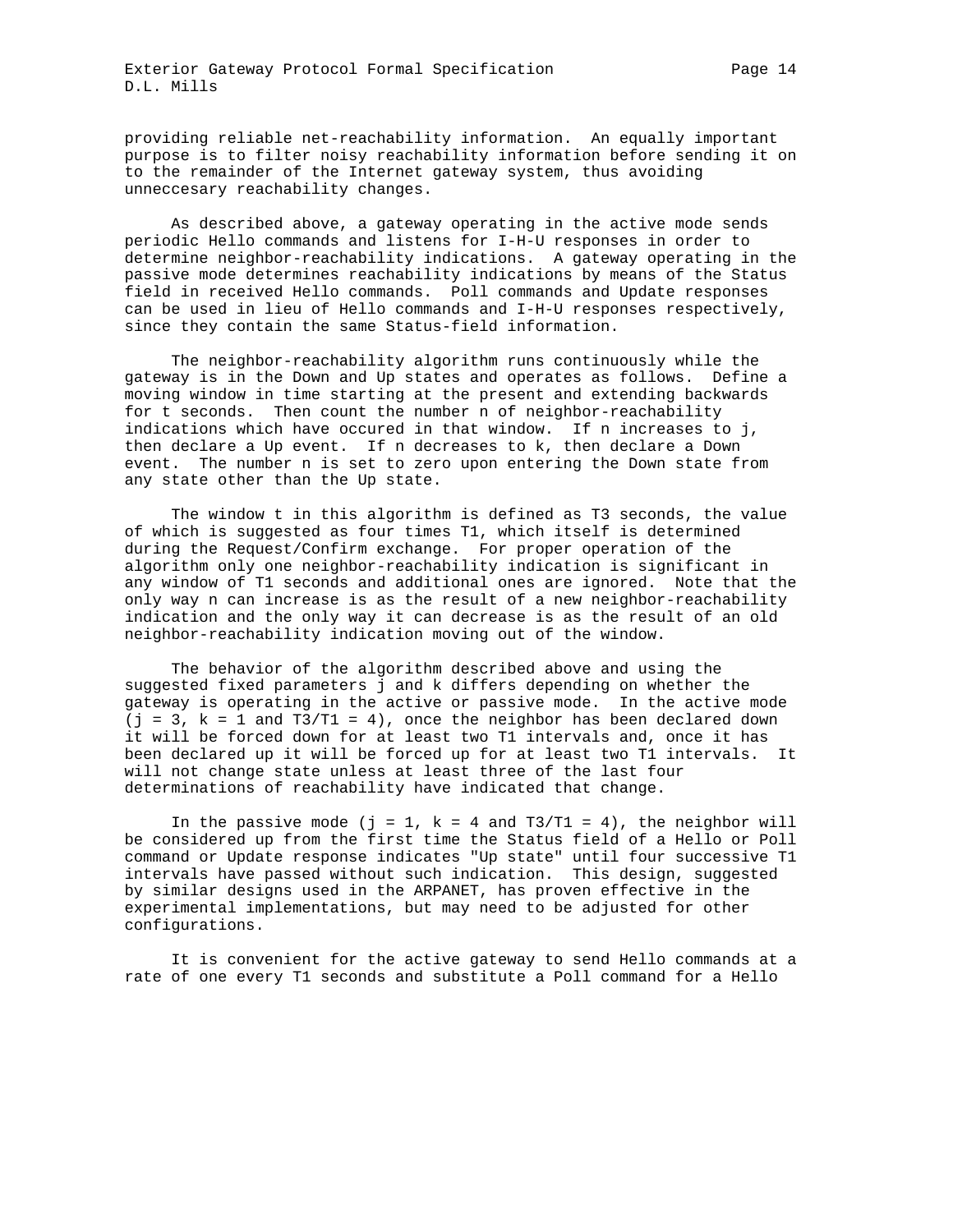command approximately once every T2 seconds, with the neighbor-reachability indication generated by the corresponding I-H-U or Update responses. Its passive neighbor generates neighbor-reachability indications from the Status field of received Hello and Poll commands and Update responses.

 Implementors may find the following model useful in the understanding and implementation of this algorithm. Consider an n-bit shift register that shifts one bit to the right each T1-second interval. If a neighbor-reachability indication was received during the preceeding T1-second interval a one bit is shifted into the register at the end of the interval; otherwise, a zero bit is shifted. A table of 2\*\*n entries indexed by the contents of the register can be used to calculate the number of one bits, which can then be used to declare the appropriate event to the state machine. A value of n equal to four has been found useful in the experimental implementations.

#### 4.4. Determining Network Reachability

 Network reachability information is encoded into Update messages in the form of lists of nets and gateways. The IP Source Address field of the Poll command is used to specify a network common to the autonomous systems of each of the neighbors, which is usually, but not necessarily, the one common to the neighbors themselves. The Update response includes a list of gateways on the common net. Associated with each gateway is a list of the networks reachable via that gateway together with corresponding hop counts.

 It is important to understand that, at the present state of development as described in RFC-827 and RFC-888, the EGP architectural model restricts the interpretation of "reachable" in this context. This consideration, as well as the implied topological restrictions, are beyond the scope of discussion here. The reader is referred to the RFCs for further discussion.

 Two types of gateway lists can be included in the Update response, the format of which is described in Appendix A. Both lists include only those gateways directly connected to the net specified in the IP Source Network field of the last-received Poll command. The internal list includes some or all of the gateways in the same autonomous system as the sender, together with the nets which are reachable via these gateways, with the sending gateway listed first. A net is reachable in this context if a path exists to that net including only gateways in the system. The external list includes those gateways in other autonomous systems known to the sender. It is important to realize that the hop counts do not represent a routing metric and are comparable between different gateways only if those gateways belong to the same autonomous system; that is, are in the internal list.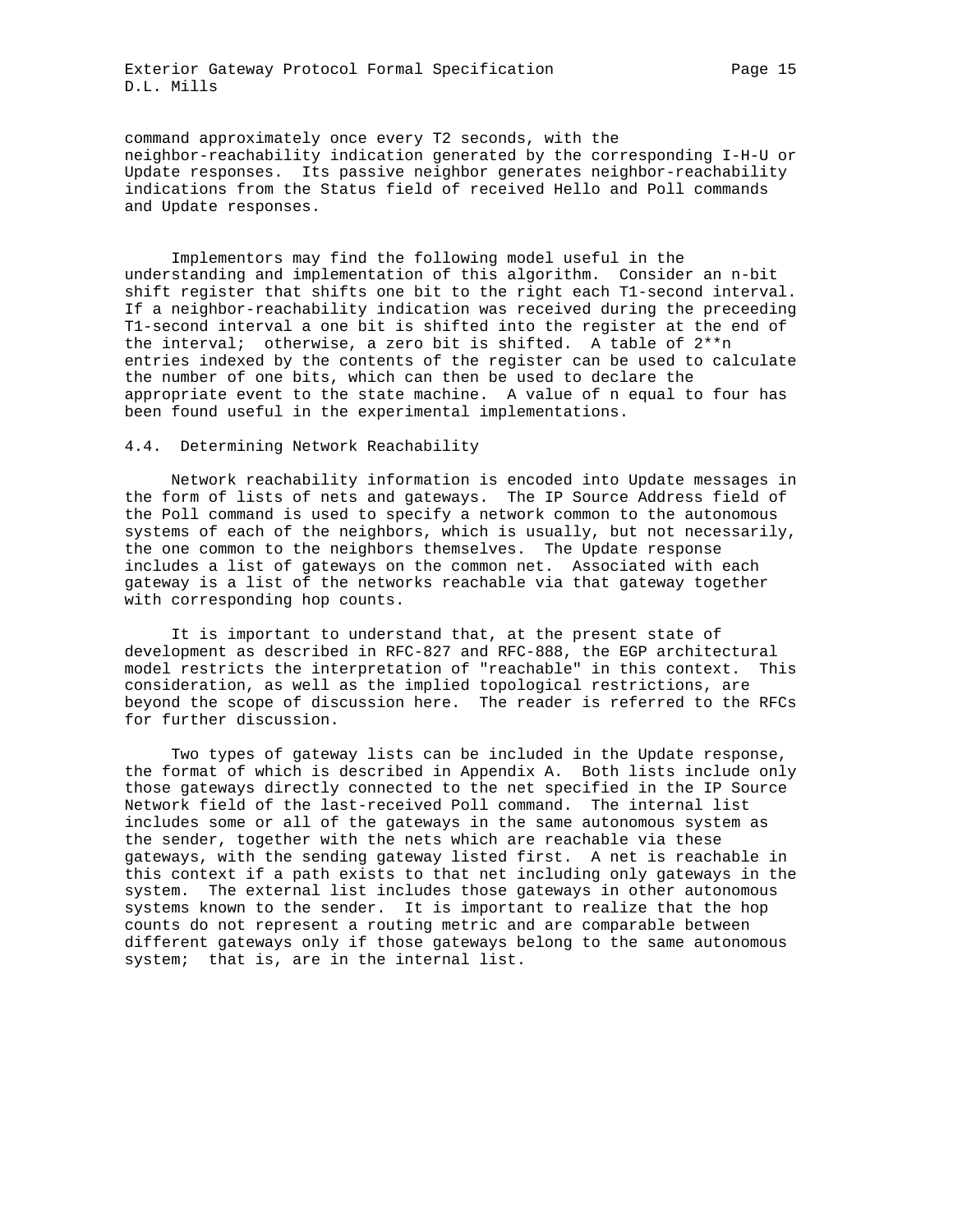According to the current system architectural model, only gateways belonging to a designated system, called the core system, may include the external list in their Update responses. All other gateways may include only those gateways belonging to the same system and can claim reachability for a particular net only if that net is reachable in the same system.

 The interval between successive Poll commands T2 is determined during the Request/Confirm exchange. However, the specification permits at most one unsolicited Update indication between succeeding Poll commands received from the neighbor. It is the intent of the model here that an Update indication is sent (a) upon entry to the Up state and (b) when a change in the reachability data base is detected, subject to this limitation.

 Occasionally it may happen that a Poll command or Update response is lost in the network, with the effect that net-reachability information may not be available until after another T2 interval. As an implementation option, the gateway sending a Poll command and not receiving an Update response after T1 seconds may send another Poll. The gateway receiving this Poll may either (a) send an Update response if it never received the original Poll for that interval, (b) send a second Update response (which counts as the unsolicited Update indication mentioned in the preceeding paragraph) or (c) send an Error response or not respond at all in other cases.

#### 4.5. Error Messages

 Error messages can be used to report problems such as described in Appendix A in connection with the Error Response/Indication message format. In general, an Error message is sent upon receipt of another command or response with bad format, content or ordering, but never in response to another Error message. Receipt of an Error message should be considered advisory and not result in change of state, except possibly to evoke a Stop event.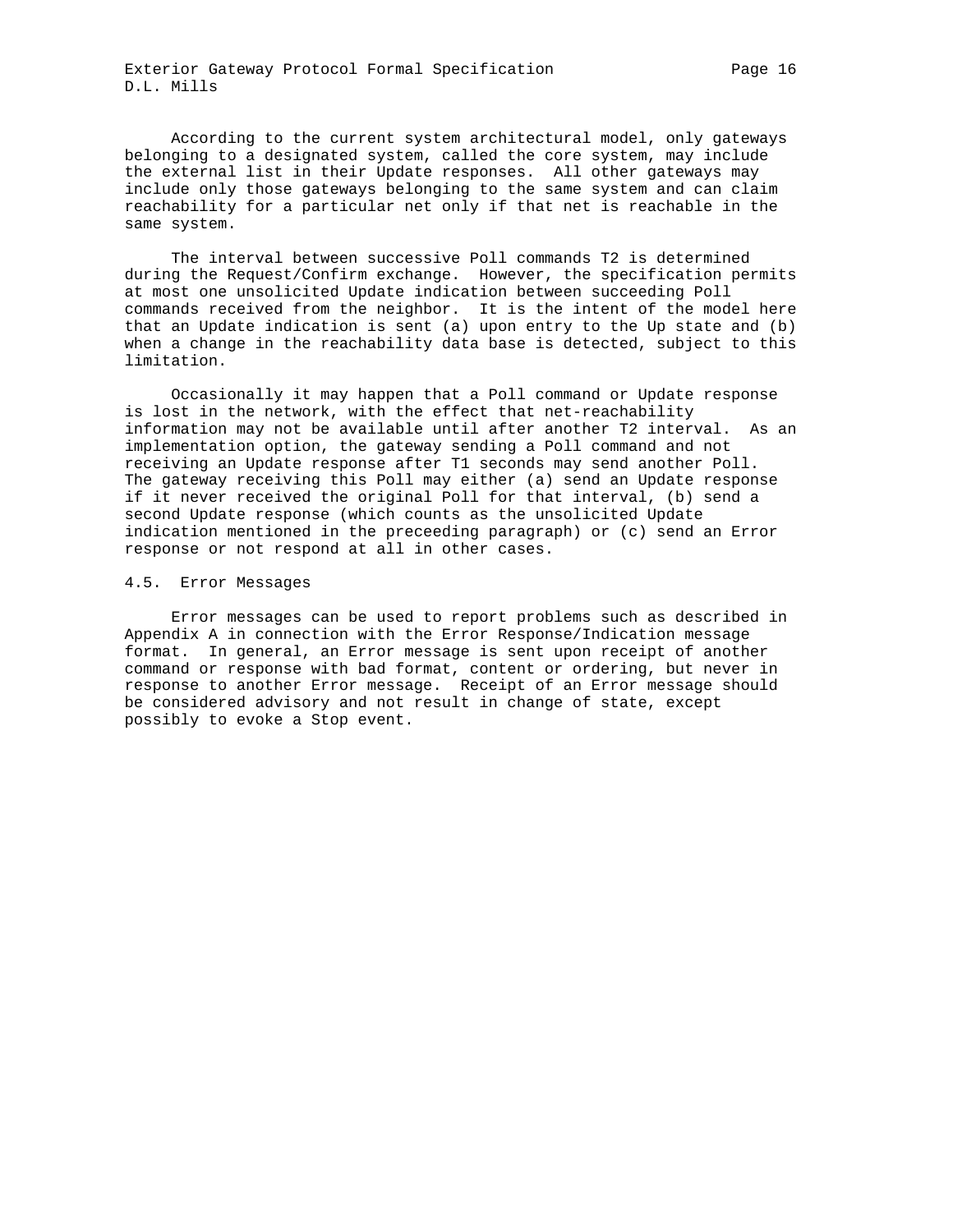## Appendix A. EGP Message Formats

 The formats for the various EGP messages are described in this section. All EGP messages include a ten-octet header of six fields, which may be followed by additional fields depending on message type. The format of the header is shown below along with a description of its fields.

0  $1$   $2$   $3$  0 1 2 3 4 5 6 7 8 9 0 1 2 3 4 5 6 7 8 9 0 1 2 3 4 5 6 7 8 9 0 1 +-+-+-+-+-+-+-+-+-+-+-+-+-+-+-+-+-+-+-+-+-+-+-+-+-+-+-+-+-+-+-+-+ | EGP Version # | Type | Code | Status +-+-+-+-+-+-+-+-+-+-+-+-+-+-+-+-+-+-+-+-+-+-+-+-+-+-+-+-+-+-+-+-+ | Checksum | Autonomous System # | +-+-+-+-+-+-+-+-+-+-+-+-+-+-+-+-+-+-+-+-+-+-+-+-+-+-+-+-+-+-+-+-+ | Sequence # | +-+-+-+-+-+-+-+-+-+-+-+-+-+-+-+-+

EGP Version # assigned number identifying the EGP version (currently 2)

Type **identifies** the message type

Code identifies the message code (subtype)

Status contains message-dependent status information

- Checksum The EGP checksum is the 16-bit one's complement of the one's complement sum of the EGP message starting with the EGP version number field. When computing the checksum the checksum field itself should be zero.
- Autonomous System # assigned number identifying the particular autonomous system

Sequence # send state variable (commands) or receive state variable (responses and indications)

 Following is a description of each of the message formats. Note that the above description applies to all formats and will not be repeated.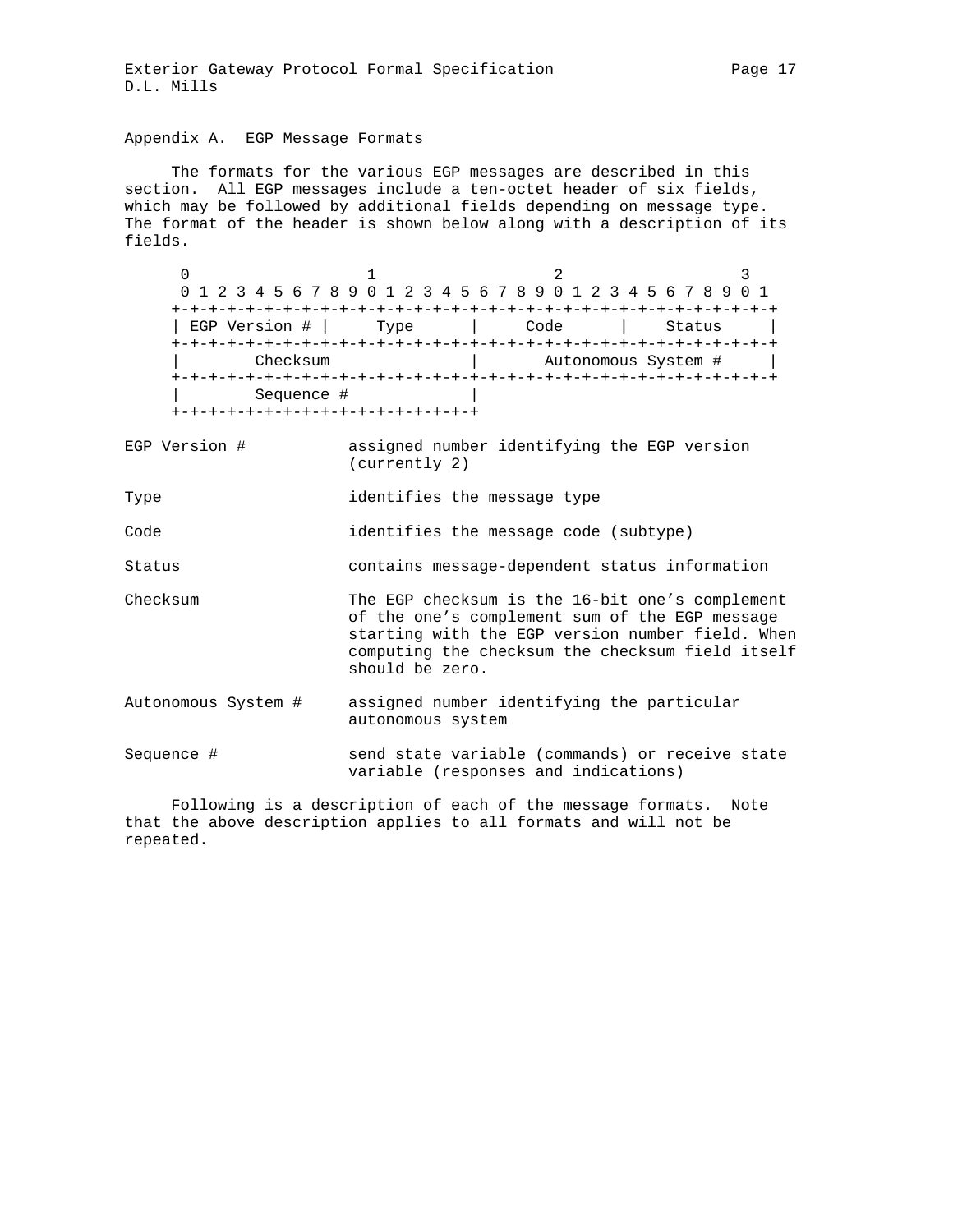## A.1. Neighbor Acquisition Messages

0  $1$   $2$   $3$  0 1 2 3 4 5 6 7 8 9 0 1 2 3 4 5 6 7 8 9 0 1 2 3 4 5 6 7 8 9 0 1 +-+-+-+-+-+-+-+-+-+-+-+-+-+-+-+-+-+-+-+-+-+-+-+-+-+-+-+-+-+-+-+-+ | EGP Version # | Type | Code | Status | +-+-+-+-+-+-+-+-+-+-+-+-+-+-+-+-+-+-+-+-+-+-+-+-+-+-+-+-+-+-+-+-+ Checksum  $\vert$  Autonomous System #  $\vert$  +-+-+-+-+-+-+-+-+-+-+-+-+-+-+-+-+-+-+-+-+-+-+-+-+-+-+-+-+-+-+-+-+ | Sequence # | Hello Interval | +-+-+-+-+-+-+-+-+-+-+-+-+-+-+-+-+-+-+-+-+-+-+-+-+-+-+-+-+-+-+-+-+ | Poll Interval | +-+-+-+-+-+-+-+-+-+-+-+-+-+-+-+-+

Note: the Hello Interval and Poll Interval fields are present only in Request and Confirm messages.

| Type               | 3                                                 |                                                                                                                                                              |
|--------------------|---------------------------------------------------|--------------------------------------------------------------------------------------------------------------------------------------------------------------|
| Code               | 0<br>2<br>3<br>4                                  | Request command<br>Confirm response<br>Refuse response<br>Cease command<br>Cease-ack response                                                                |
| Status (see below) | 0<br>1<br>$\overline{2}$<br>3<br>4<br>5<br>6<br>7 | unspecified<br>active mode<br>passive mode<br>insufficient resources<br>administratively prohibited<br>going down<br>parameter problem<br>protocol violation |
| Hello Interval     |                                                   | minimum Hello command polling interval (seconds)                                                                                                             |
| Poll Interval      |                                                   | minumum Poll command polling interval (seconds)                                                                                                              |
|                    |                                                   | Following is a summary of the assigned Status codes along with a list of                                                                                     |

Following is a summary of the assigned Status codes along with a list of scenarios in which they might be used.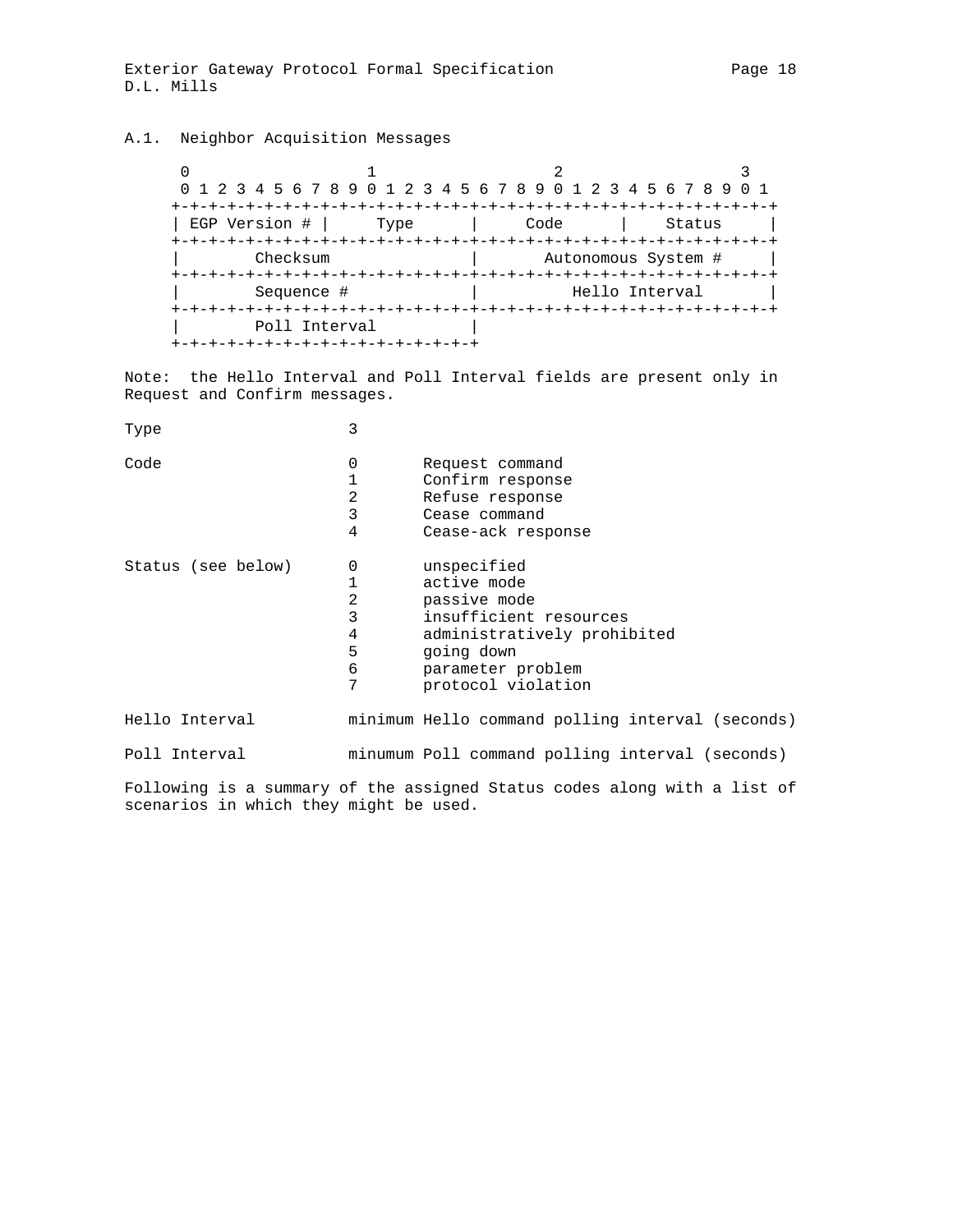| Code           | Status                         | Scenarios                                                             |  |  |  |  |  |
|----------------|--------------------------------|-----------------------------------------------------------------------|--|--|--|--|--|
| 0              | unspecified                    | when nothing else fits                                                |  |  |  |  |  |
| 1              | active mode                    | Request/Confirm only                                                  |  |  |  |  |  |
| $\overline{2}$ | passive mode                   | Request/Confirm only                                                  |  |  |  |  |  |
| 3              | insufficient resources         | 1. out of table space<br>2. out of system resources                   |  |  |  |  |  |
| 4              | administratively<br>prohibited | 1. unknown Autonomous System<br>2. use another gateway                |  |  |  |  |  |
| 5              | going down                     | 1. operator initiated Stop<br>2. abort timeout                        |  |  |  |  |  |
| 6              | parameter problem              | 1. nonsense polling parameters<br>2. unable to assume compatible mode |  |  |  |  |  |
| 7              | protocol violation             | 1. Invalid command or response<br>received in this state              |  |  |  |  |  |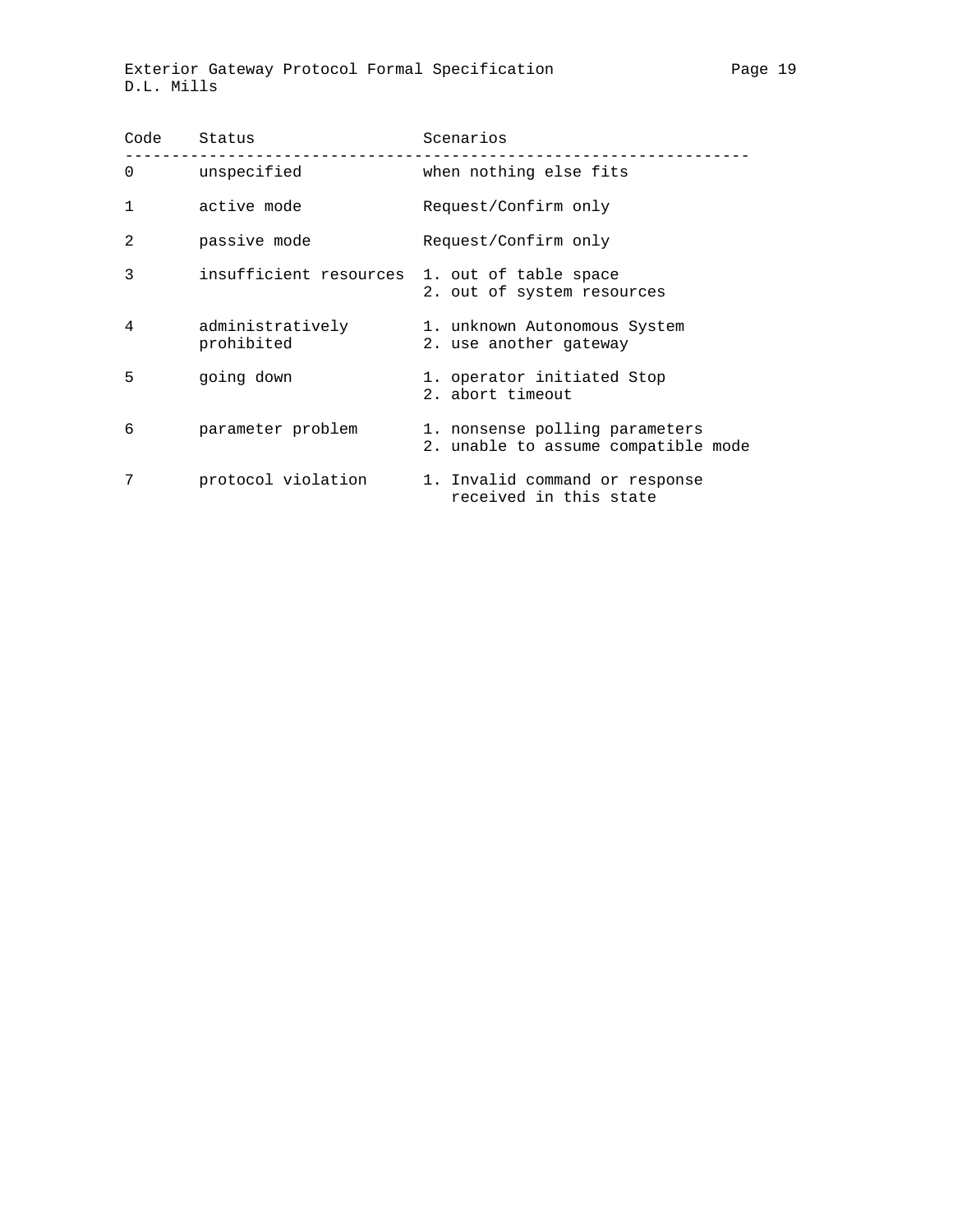# A.2. Neighbor Reachability Messages

|        | 0<br>1 2 3 4 5 6 7 8 9 0 1 2 3 4 5 6 7 8 9 0 1 |        |                                         |                             |  |  | 2 3 4 5 6 7 8 9 | 0 1 |
|--------|------------------------------------------------|--------|-----------------------------------------|-----------------------------|--|--|-----------------|-----|
|        | EGP Version #<br>Checksum<br>Sequence #        | Type   |                                         | Code<br>Autonomous System # |  |  | Status          |     |
| Type   | +-+-+-+-+-+-+-+-+-+-+-+-+-+-+-+-+-+            | 5      |                                         |                             |  |  |                 |     |
| Code   |                                                | 0      | Hello command<br>I-H-U response         |                             |  |  |                 |     |
| Status |                                                | 0<br>2 | indeterminate<br>Up state<br>Down state |                             |  |  |                 |     |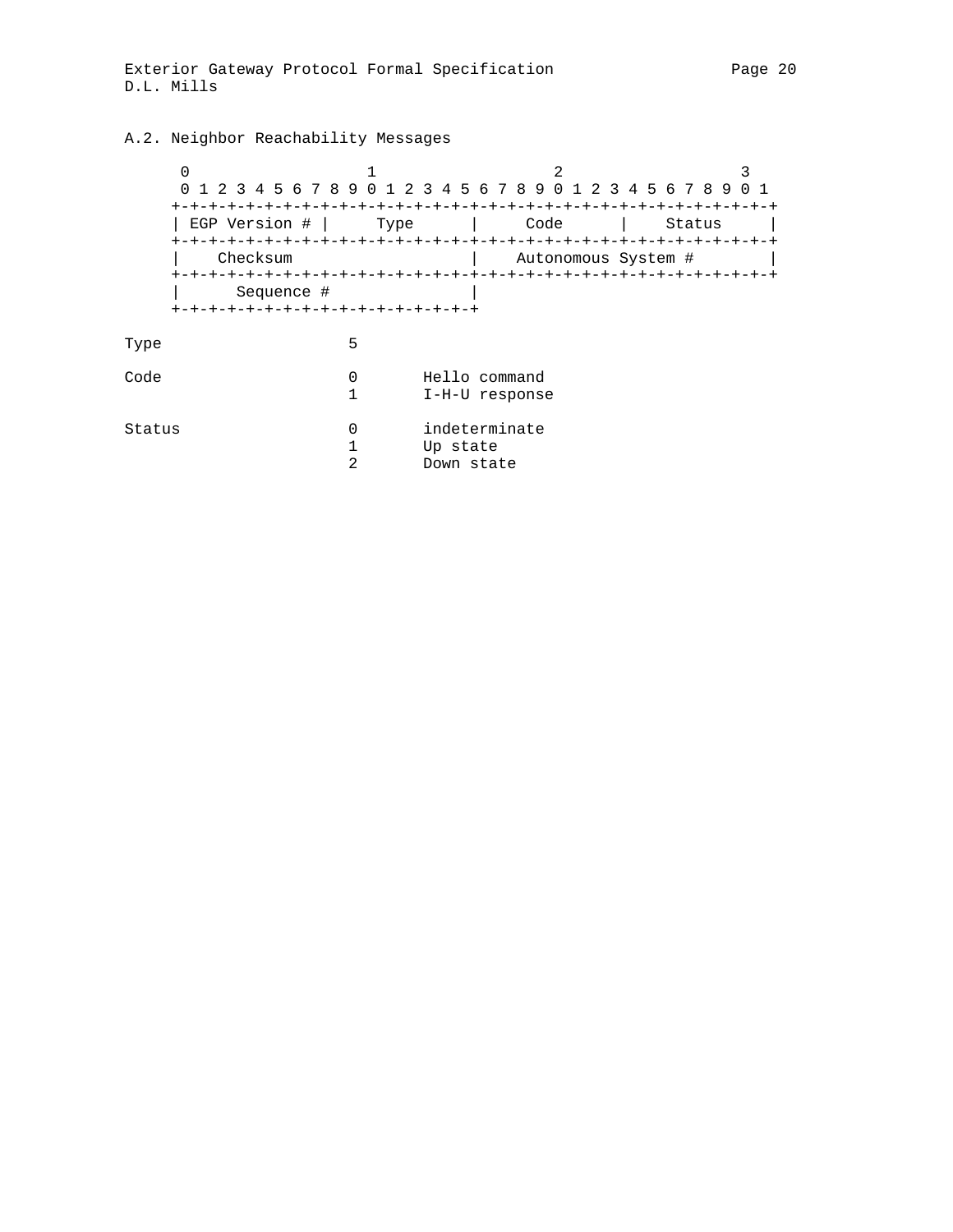## A.3. Poll Command

|        | $\Omega$          | 1 2 3 4 5 6 7 8 9 0 1 2 3 4 5 6 7 8 9 0 1       |               |      |  |                                         |                                                                                                                                                |                     | 2 3 4 5 6 7 8 9 0 1    |        | ς |  |
|--------|-------------------|-------------------------------------------------|---------------|------|--|-----------------------------------------|------------------------------------------------------------------------------------------------------------------------------------------------|---------------------|------------------------|--------|---|--|
|        |                   | +-+-+-+-+-+-+-+-+-+-+-+-+-+-+-<br>EGP Version # |               | Type |  |                                         | -+-+-+-+-+-+-+<br>Code                                                                                                                         |                     | -+-+-+-+-+-+-+-+-+-+-+ | Status |   |  |
|        |                   | Checksum                                        |               |      |  |                                         |                                                                                                                                                | Autonomous System # |                        |        |   |  |
|        |                   | Sequence #                                      |               |      |  |                                         |                                                                                                                                                |                     | Reserved               |        |   |  |
|        |                   |                                                 |               |      |  |                                         | IP Source Network                                                                                                                              |                     |                        |        |   |  |
| Type   |                   |                                                 | 2             |      |  |                                         |                                                                                                                                                |                     |                        |        |   |  |
| Code   |                   |                                                 | 0             |      |  |                                         |                                                                                                                                                |                     |                        |        |   |  |
| Status |                   |                                                 | $\Omega$<br>2 |      |  | indeterminate<br>Up state<br>Down state |                                                                                                                                                |                     |                        |        |   |  |
|        | IP Source Network |                                                 |               |      |  | trailing zeros)                         | IP network number of the network about which<br>reachability information is being requested<br>(coded as 1, 2 or 3 octets, left justified with |                     |                        |        |   |  |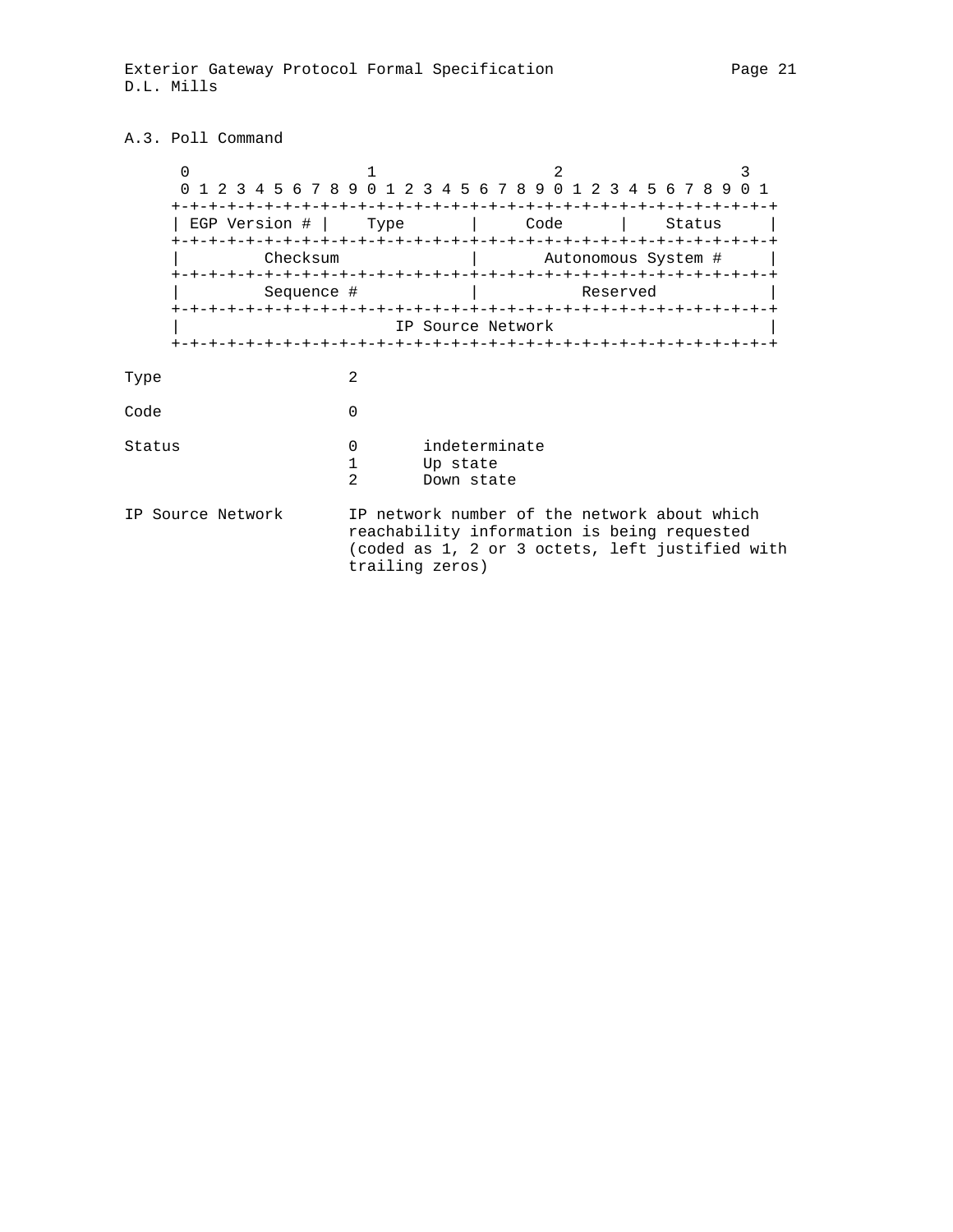#### A.4. Update Response/Indication

 $\Omega$  $\mathbf{1}$  $\mathfrak{D}$ 3 0 1 2 3 4 5 6 7 8 9 0 1 2 3 4 5 6 7 8 9 0 1 2 3 4 5 6 7 8 9 0 1 | EGP Version # | Type and the code of the second series of the series of the series of the series of the series of the series of the Status  $\mathcal{L} = \{ \mathcal{L} \}$ Autonomous System # | Checksum Sequence #  $\vert$  # of Int Gwys  $\vert$  # of Ext Gwys  $\vert$ IP Source Network | Gateway 1 IP address (without network #) | (1-3 octets) | # Distances | +-+-+-+-+-+-+-+-+-+-+-+-+-+-+-+-+ | Distance  $1 \mid #Nets \mid$ +-+-+-+-+-+-+-+-+-+-+-+-+-+-+-+-+ | Distance 2 | # Nets | Gateway n IP address (without network #) # Distances | +-+-+-+-+-+-+-+-+-+-+-+-+-+-+-+-+ Distance 1 | # Nets | | Distance 2 | # Nets  $\sim$  100  $\pm$  $\cdots$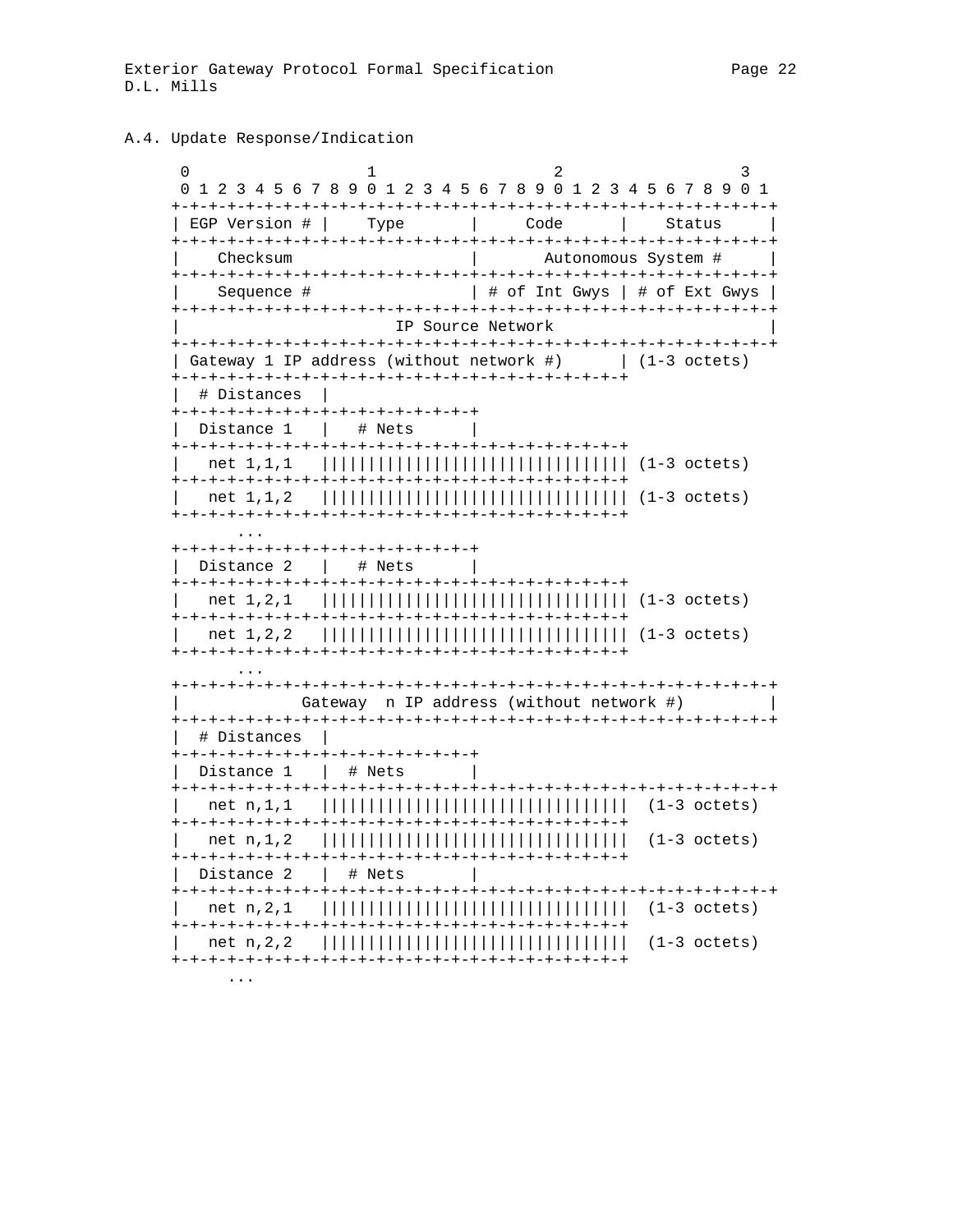| Type                 | 1                                                                                                                                                                |  |  |  |  |  |
|----------------------|------------------------------------------------------------------------------------------------------------------------------------------------------------------|--|--|--|--|--|
| Code                 | $\Omega$                                                                                                                                                         |  |  |  |  |  |
| Status               | indeterminate<br>0<br>1<br>Up state<br>$\overline{2}$<br>Down state<br>128<br>unsolicited message bit                                                            |  |  |  |  |  |
| # of Int Gwys        | number of interior gateways appearing in this<br>message                                                                                                         |  |  |  |  |  |
| # of Ext Gwys        | number of exterior gateways appearing in this<br>message                                                                                                         |  |  |  |  |  |
| IP Source Network    | IP network number of the network about which<br>reachability information is being supplied<br>(coded as 1, 2 or 3 octets, left justified with<br>trailing zeros) |  |  |  |  |  |
| Gateway IP addresses | IP address (without network number) of the<br>gateway block (coded as 1, 2 or 3 octets)                                                                          |  |  |  |  |  |
| # of Distances       | number of distances in the gateway block                                                                                                                         |  |  |  |  |  |
| Distances            | numbers depending on autonomous system<br>architecture                                                                                                           |  |  |  |  |  |
| # of Nets            | number of nets at each distance                                                                                                                                  |  |  |  |  |  |
| Nets                 | IP network number reachable via the gateway                                                                                                                      |  |  |  |  |  |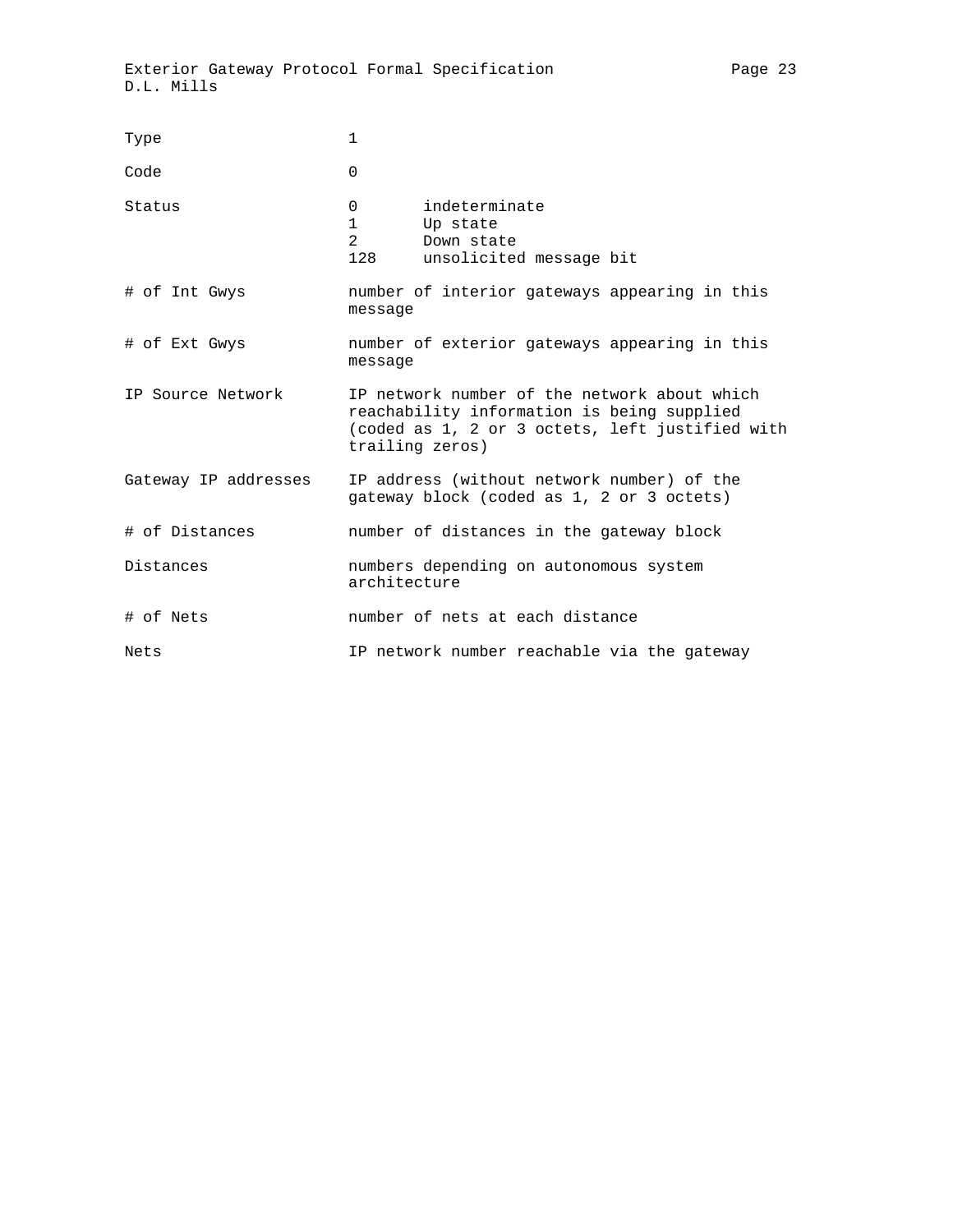#### A.5. Error Response/Indication

0  $1$   $2$   $3$  0 1 2 3 4 5 6 7 8 9 0 1 2 3 4 5 6 7 8 9 0 1 2 3 4 5 6 7 8 9 0 1 +-+-+-+-+-+-+-+-+-+-+-+-+-+-+-+-+-+-+-+-+-+-+-+-+-+-+-+-+-+-+-+-+ | EGP Version # | Type | Code | Status +-+-+-+-+-+-+-+-+-+-+-+-+-+-+-+-+-+-+-+-+-+-+-+-+-+-+-+-+-+-+-+-+ | Checksum | Autonomous System # | +-+-+-+-+-+-+-+-+-+-+-+-+-+-+-+-+-+-+-+-+-+-+-+-+-+-+-+-+-+-+-+-+ | Sequence # | Reason +-+-+-+-+-+-+-+-+-+-+-+-+-+-+-+-+-+-+-+-+-+-+-+-+-+-+-+-+-+-+-+-+ | | Error Message Header | (first three 32-bit words of EGP header) | | | +-+-+-+-+-+-+-+-+-+-+-+-+-+-+-+-+-+-+-+-+-+-+-+-+-+-+-+-+-+-+-+-+ Type 8 Code 0 Status 0 indeterminate 1 Up state<br>2 Down stat Down state 128 unsolicited message bit Reason (see below) 0 unspecified 1 bad EGP header format 2 bad EGP data field format 3 reachability info unavailable 4 excessive polling rate<br>5 mo response no response Error Message Header first three 32-bit words of EGP header

Following is a summary of the assigned Reason codes along with a list of scenarios in which they might be used.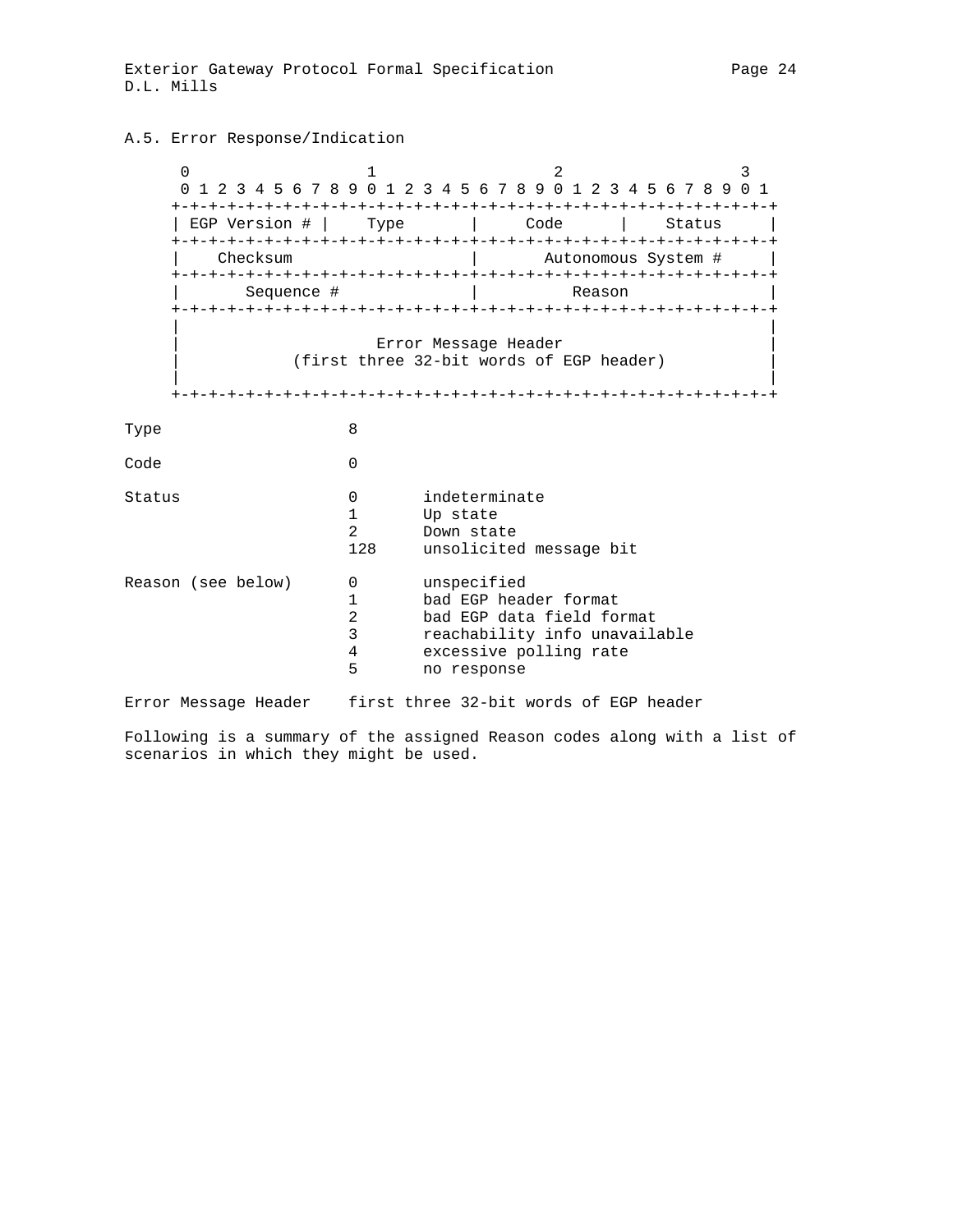| Code | Reason                           | Scenarios                                                                                                                                                                                                                                                                                                                                                          |
|------|----------------------------------|--------------------------------------------------------------------------------------------------------------------------------------------------------------------------------------------------------------------------------------------------------------------------------------------------------------------------------------------------------------------|
| 0    | unspecified                      | when nothing else fits                                                                                                                                                                                                                                                                                                                                             |
| 1    | bad EGP header format            | 1. bad message length<br>2. invalid Type, Code or Status fields                                                                                                                                                                                                                                                                                                    |
|      |                                  | Notes: The recipient can determine which<br>of the above hold by inspecting the EGP<br>header included in the message. An<br>instance of a wrong EGP version or bad<br>checksum should not be reported, since<br>the original recipient can not trust the<br>header format. An instance of an unknown<br>autonomous system should be caught at<br>acquistion time. |
| 2    | bad EGP data field<br>format     | 1. nonsense polling rates<br>(Request/Confirm)<br>2. invalid Update message format<br>3. response IP Net Address field does<br>not match command (Update)                                                                                                                                                                                                          |
|      |                                  | Notes: An instance of nonsense polling<br>intervals (e.g. too long to be useful)<br>specified in a Request or Confirm should<br>result in a Refuse or Cease with this<br>cause specified.                                                                                                                                                                          |
| 3    | reachability info<br>unavailable | 1. no info available on net specified in<br>IP Net Address field (Poll)                                                                                                                                                                                                                                                                                            |
| 4    | excessive polling rate           | 1. two or more Hello commands received<br>within minimum specified polling<br>interval<br>2. two or more Poll commands received<br>within minimum specified polling<br>interval<br>3. two or more Request commands received<br>within some (reasonably short)<br>interval<br>Notes: The recipient can determine which                                              |
|      |                                  | of the above hold by inspecting the EGP<br>header included in the message.                                                                                                                                                                                                                                                                                         |
| 5    | no response                      | 1. no Update received for Poll within<br>some (reasonably long) interval                                                                                                                                                                                                                                                                                           |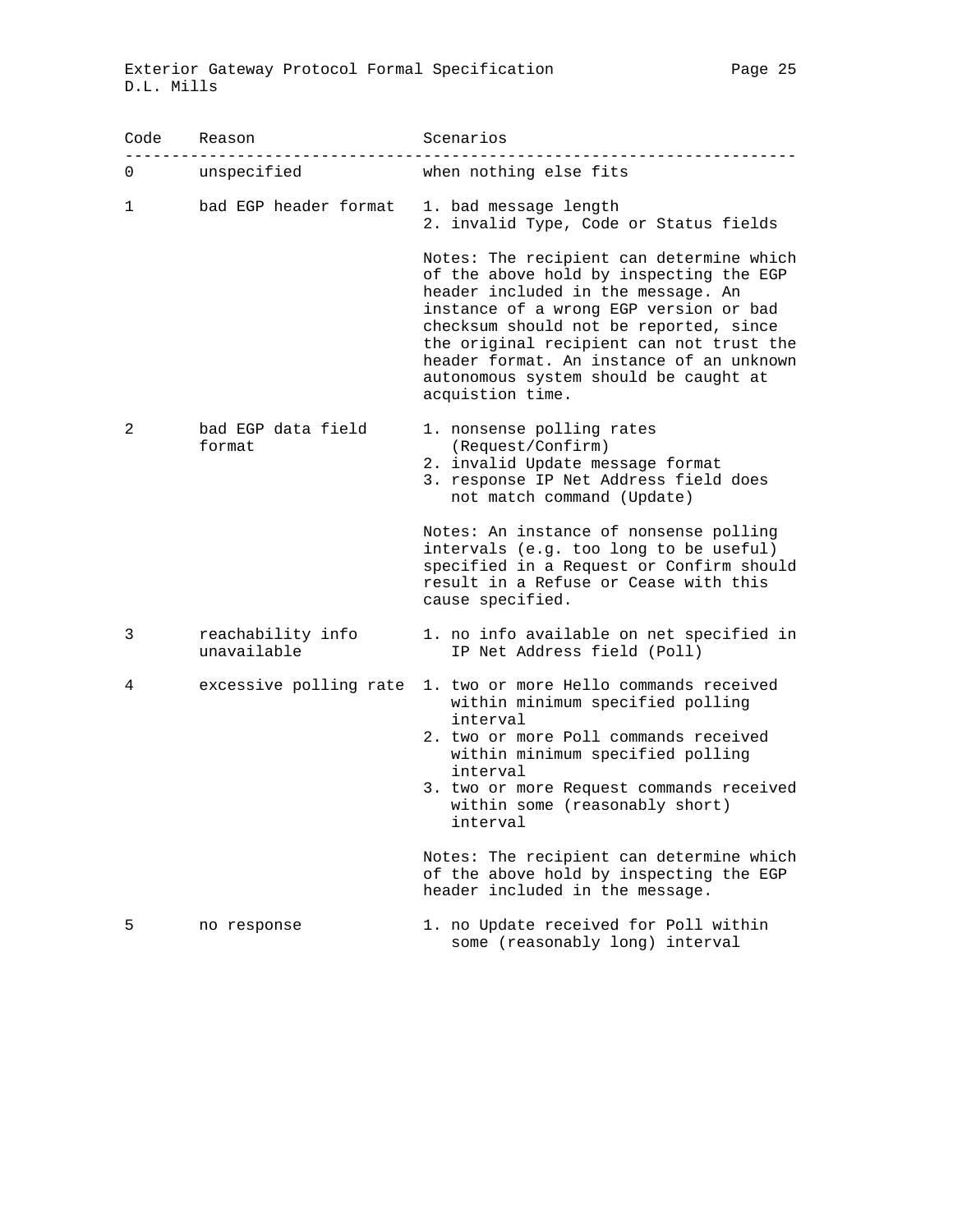Appendix B. Comparison with RFC-888

 Minor functional enhancements are necessary in the RFC-888 message formats to support certain features assumed of the state-machine model, in particular the capability to request a neighbor to suppress Hello commands. In addition, the model suggests a mapping between its states and certain status and error indications which clarifies and generalizes the interpretation.

 All of the header fields except the Status field (called the Information field at some places in RFC-888) remain unchanged. The following table summarizes the suggested format changes in the Status field for the various messages by (Type, Code) class.

| Class | Messages  |     | Status Codes                |
|-------|-----------|-----|-----------------------------|
| 3,0   | Request   | 0   | unspecified                 |
| 3,1   | Confirm   |     | active mode                 |
| 3, 2  | Refuse    | 2   | passive mode                |
| 3.3   | Cease     | 3   | insufficient resources      |
| 3,4   | Cease-ack | 4   | administratively prohibited |
|       |           | 5   | going down                  |
|       |           | 6   | parameter problem           |
| 5,0   | Hello     | 0   | indeterminate               |
| 5,1   | $I-H-U$   |     | Up state                    |
| 2,0   | Poll      | 2   | Down state                  |
| 1,0   | Update    | 128 | unsolicited message bit     |
| 8,0   | Error     |     |                             |

The changes from RFC-888 are as follows:

- 1. The status codes have been combined in two classes, one for those messages involved in starting and stopping the protocol and the other for those messages involved in maintaining the protocol and exchanging reachability information. Some messages of either class may not use all the status codes assigned.
- 2. The status codes for the Request and Confirm indicate whether the sender can operate in active or passive mode. In RFC-888 this field must be zero; however, RFC-888 does not specify any mechanism to decide how the neighbors poll each other.
- 3. The status codes for the Cease, Refuse and Cease-ack have the same interpretation. This provides a clear and unambiguous indication when the protocol is terminated due to an unusual situation, for instance if the NOC dynamically repartitions the ARPANET. The assigned codes are not consistent with RFC-888, since the codes for the Refuse and Cease were assigned conflicting values; however, the differences are minor and should cause no significant problems.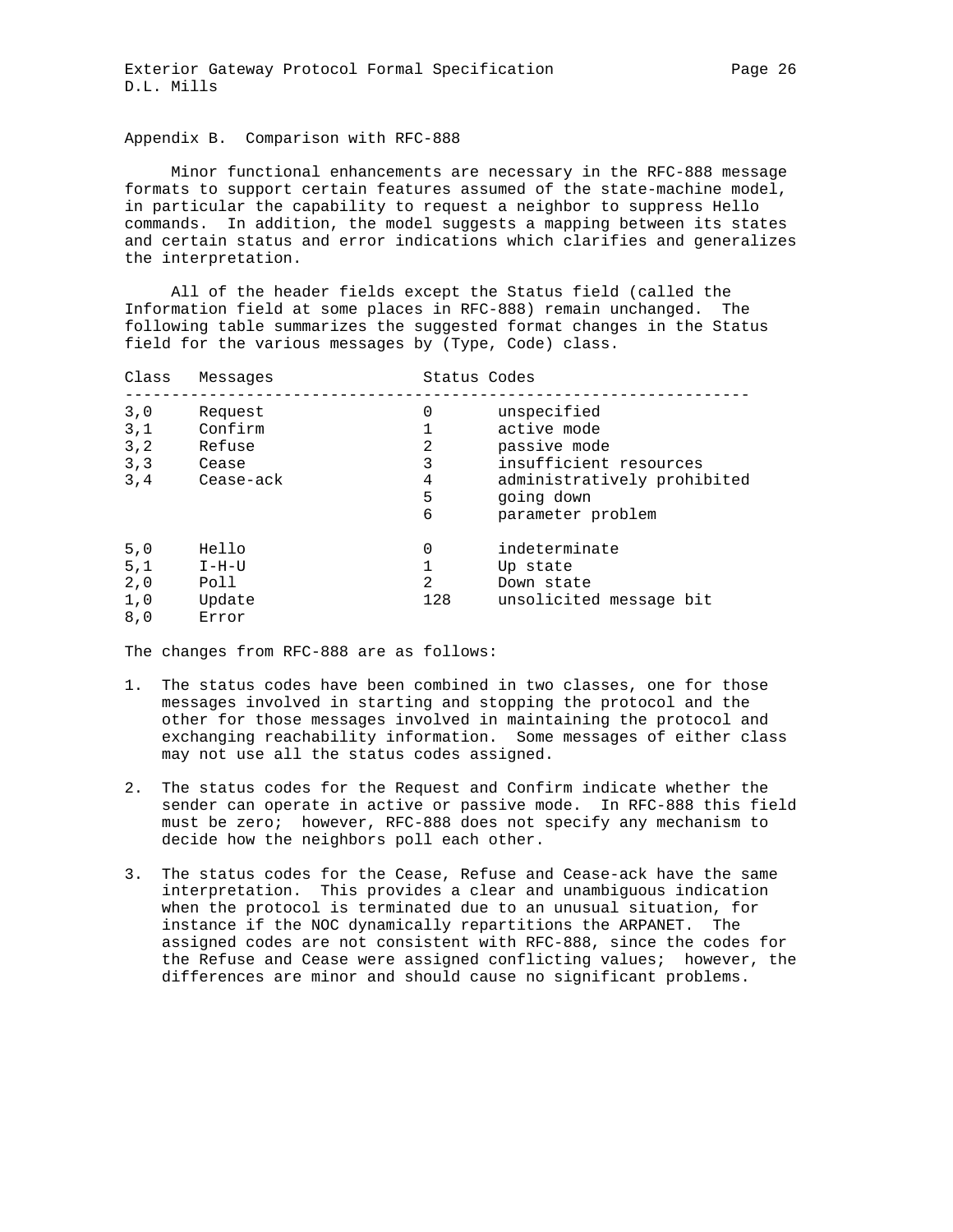- the same interpretation. Codes 0 through 2 are mutually exclusive and are chosen solely on the basis of the state of the sender. In the case of the Update (and possibly Error) one of these codes can be combined with the "unsolicited bit," which corresponds to code 128. In RFC-888 this field is unused for the Poll and Error and may contain only zero or 128 for the Update, so that the default case is to assume that reciprocal reachability cannot be determined by these messages.
- 5. Some of the reachability codes defined in RFC-888 have been removed as not applicable.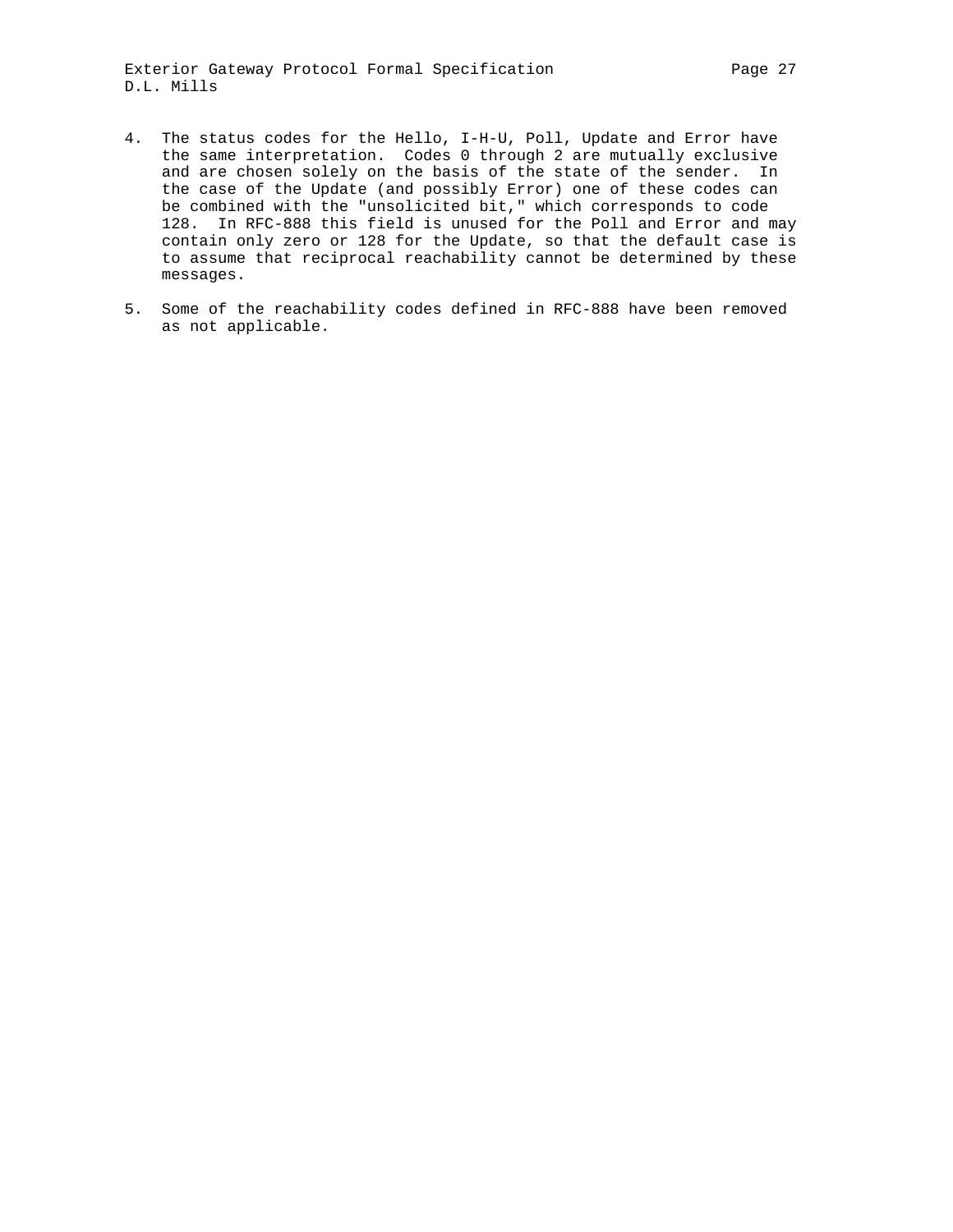Appendix C. Reachability Analysis

 The following table shows the state transitions which can occur in a system of two neighboring EGP gateways. Besides being useful in the design and verification of the protocol, the table is useful for implementation and testing.

 The system of two neighboring EGP gateways is modelled as a finite-state automaton constructed as the cartesian product of two state machines as defined above. Each state of this machine is represented as [i,j], where i and j are states of the original machine. Each line of the table shows one state transition of the machine in the form:

 $[i1,j1]$  ->  $[i2,j2]$  E A

which specifies the machine in state [i1,j1] presented with event E transitions to state  $[i2, j2]$  and generates action A. Multiple actions are separated by the "/" symbol. The special symbol "\*" represents the set of lines where all "\*"s in the line take on the (same) values 0 - 4 in turn.

 The table shows only those transitions which can occur as the result of events arriving at one of the two neighbors. The full table includes a duplicate set of lines for the other neighbor as well, with each line derived from a line of the table below using the transformation:

 $[i1,j1]$  ->  $[i2,j2]$  E A =>  $[j1,i1]$  ->  $[j2,i2]$  E A

| State State Event                                                                                                                                                                                            |                                            | Actions                                                                                       |
|--------------------------------------------------------------------------------------------------------------------------------------------------------------------------------------------------------------|--------------------------------------------|-----------------------------------------------------------------------------------------------|
| $[* , 4] \rightarrow [0, 4]$ Cease                                                                                                                                                                           |                                            | Cease-ack                                                                                     |
| $[0,1]$ -> $[2,1]$<br>$[0,1]$ -> $[0,1]$<br>$[0, *]$ -> $[1, *]$                                                                                                                                             | Request<br>Request<br>Start                | Confirm/Hello/Up/t1<br>Refuse<br>Request/t1                                                   |
| $[1,1]$ -> $[2,1]$<br>$[1,2]$ -> $[2,2]$ Confirm<br>$[1,3]$ -> $[2,3]$ Confirm<br>$[1,0]$ -> $[0,0]$<br>$\lceil 1, \cdot \rceil$ -> $\lceil 1, \cdot \rceil$<br>$[1, *]$ -> $[0, *]$<br>$[1, *]$ -> $[1, *]$ | Request<br>Refuse<br>Start<br>Stop<br>t1 i | Confirm/Hello/Up/t1<br>He11o/Up/t1<br>He11o/Up/t1<br>Null<br>Request/r1<br>Null<br>Request/t1 |
| $[2,1]$ -> $[3,1]$<br>$[2,1]$ -> $[2,1]$<br>$[2,2]$ -> $[2,2]$<br>$[2,3]$ -> $[2,3]$<br>$[2,2]$ -> $[2,2]$ I-H-U                                                                                             | Up<br>Request<br>Hello<br>Hello            | Down/Hello/Poll/t1/t2<br>Confirm/Hello/Up/t1<br>$I-H-U$<br>$I-H-U$<br>Process                 |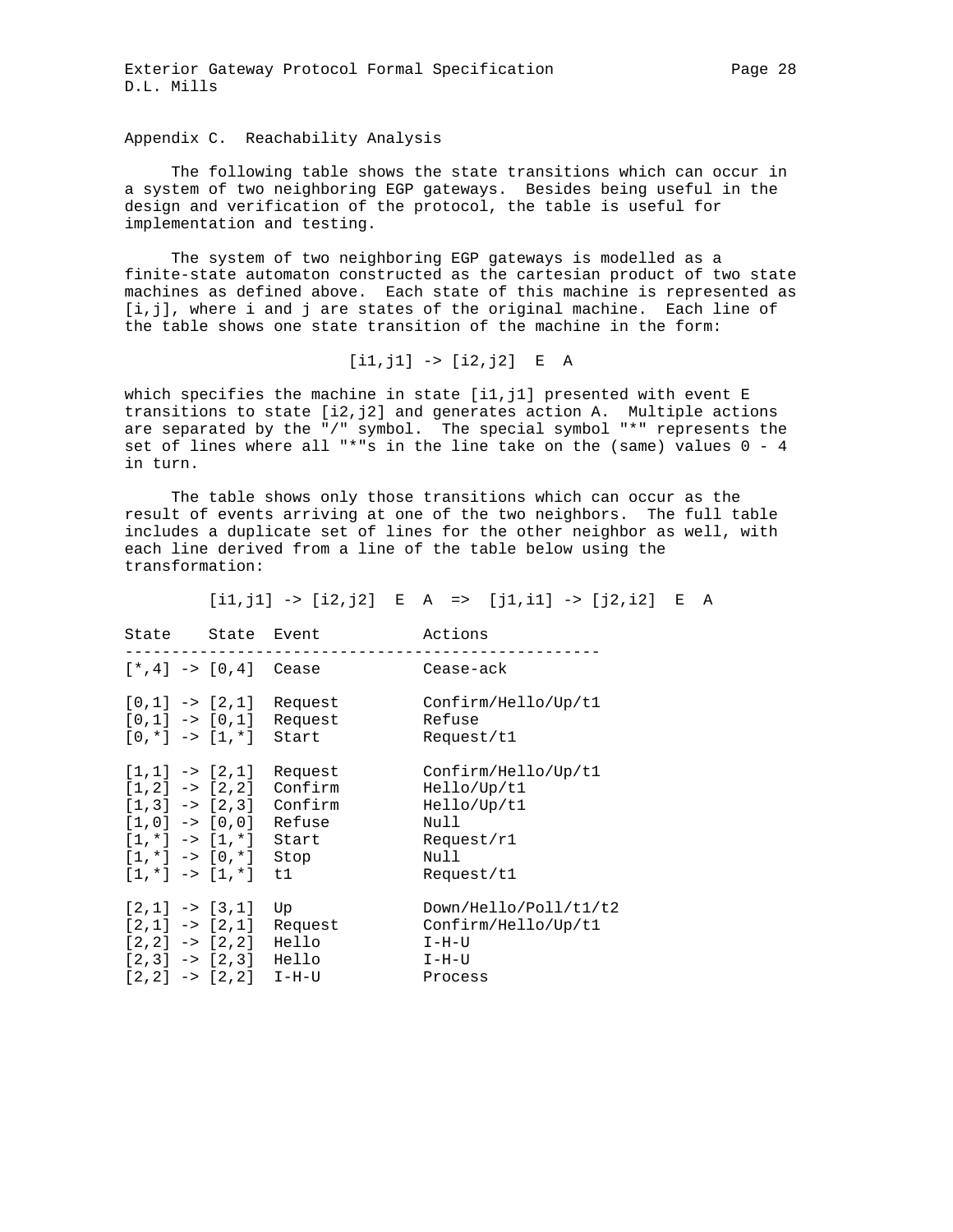|  |                              | $[2,3]$ -> $[2,3]$ I-H-U     | Process                                        |
|--|------------------------------|------------------------------|------------------------------------------------|
|  |                              | $[2, *]$ -> $[1, *]$ Start   | Request/r1                                     |
|  | $[2, *]$ -> $[4, *]$         | Stop                         | Caase/t1                                       |
|  | $[2,1]$ -> $[2,1]$           | t1                           | Hello/t1                                       |
|  | $[2,2]$ -> $[2,2]$ t1        |                              | He11o/t1                                       |
|  | $[2,3]$ -> $[2,3]$ t1        |                              | Hello/t1                                       |
|  | $[3,1] \rightarrow [2,1]$    | Down                         | Null                                           |
|  | $[3,2]$ -> $[2,2]$           | Down                         | Null                                           |
|  | $[3,3]$ -> $[2,3]$ Down      |                              | Null                                           |
|  |                              |                              | $[3,1]$ -> $[2,1]$ Request Confirm/Hello/Up/t1 |
|  | $[3,2]$ -> $[3,2]$ Hello     |                              | I-H-U                                          |
|  | $[3,3]$ -> $[3,3]$ Hello     |                              | I-H-U                                          |
|  |                              | $[3,2]$ -> $[3,2]$ I-H-U     | Process                                        |
|  |                              | $[3,3]$ -> $[3,3]$ I-H-U     | Process                                        |
|  | $[3,3]$ -> $[3,3]$ Poll      |                              | Update                                         |
|  |                              | $[3,3]$ -> $[3,3]$ Update    | Process                                        |
|  | $[3, *]$ -> $[1, *]$ Start   |                              | Request/r1                                     |
|  | $[3, *]$ -> $[4, *]$         | Stop                         | Caase/t1                                       |
|  |                              | $[3,1]$ -> $[3,1]$ t1        | He11o/t1                                       |
|  | $[3,2]$ -> $[3,2]$ t1        |                              | Hello/t1                                       |
|  | $[3,3]$ -> $[3,3]$ t1        |                              | He11o/t1                                       |
|  | $[3,1]$ -> $[3,1]$ t2        |                              | Pol1/t2                                        |
|  | $[3,2]$ -> $[3,2]$ t2        |                              | Pol1/t2                                        |
|  | $[3,3] \rightarrow [3,3]$ t2 |                              | Poll/t2                                        |
|  | $[4,1]$ -> $[4,1]$           | Request                      | Cease                                          |
|  | $[4, *]$ -> $[0, *]$         | Cease                        | Cease-ack                                      |
|  |                              | $[4,0]$ -> $[0,0]$ Cease-ack | Null                                           |
|  | $[4, *]$ -> $[0, *]$         | Stop                         | Null                                           |
|  | $[4, *]$ -> $[4, *]$         | t1                           | Caase/t1                                       |

 In the state-machine model defined in this document all states of the above machine are reachable; however, some are reachable only in extreme cases when one neighbor crashes, for example. In the common case where only one of the neighbors initiates and terminates the protocol and neither one crashes, for example, not all states are reachable. Following is a matrix showing the states which can be reached in this case, where the neighbor that initiates and terminates the protocol is called the active gateway and the other the passive gateway.